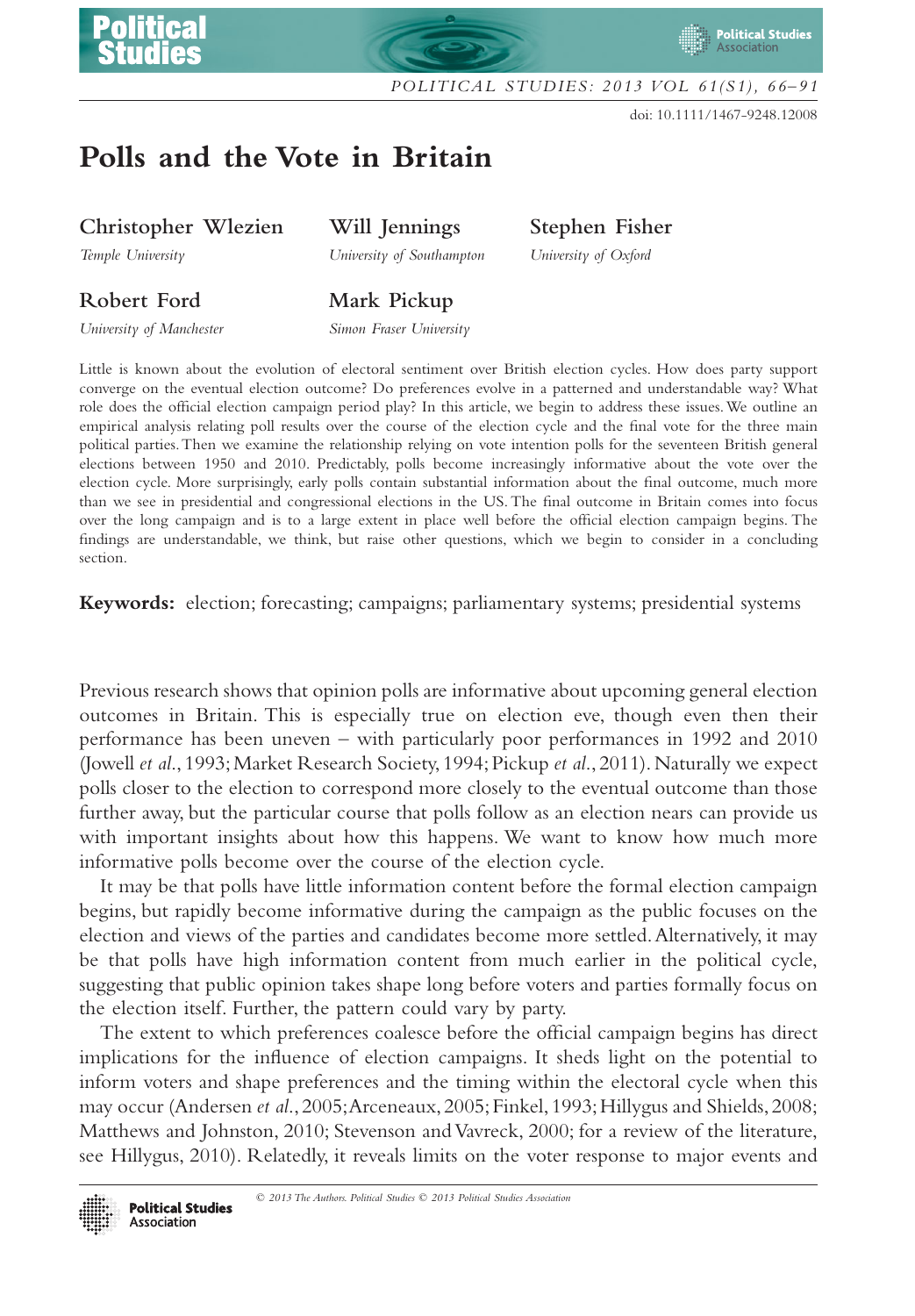policy announcements and the extent to which the effects of these remain to impact the final electoral vote (Holbrook, 1996; Shaw, 1999; Erikson and Wlezien, 2012).

The institutions and party system of a country are likely to structure how electoral preferences evolve, by influencing the stability of the choices faced by voters and the level of information they have about choices at different points in the cycle. Examining the predictive power of polling in different countries can thus provide us with important insights about how the evolution of political choice differs in different institutional frameworks and political traditions. In the next section, we consider ways in which the evolution of preferences could be influenced by such factors, and propose the key hypotheses that we examine with our data.

#### **Theory and Hypotheses**

Political institutions can structure the evolution of public opinion in several ways. First, in Westminster systems, we expect early polls to be informative about the election outcome. This actually should be true in all parliamentary systems, as national parties predominate – since voters' party preferences tend to be fairly stable over time, early polls should be informative. Now in Westminster systems, the government almost always is controlled by a single party, and voters decide to continue with that party or change course to go with the alternative.This, and the fact that governments in Britain, like most parliamentary systems, can call an election at any point in time, encourages voters to update their evaluations of parties throughout the electoral cycle. That is, the possibility of a new election is always present, at least to some degree. As a result, there is likely to be a greater focus among politicians and the media on the electoral horse race, and British voters are more likely to keep a 'running tally' of party performance. If so, polls would reveal 'enlightened preferences' (Gelman and King, 1993) early in the cycle.

H1. Polling in Britain should be informative about election outcomes from early in the election cycle.

Second, the informativeness of the polling for a particular party may be influenced by the structural position of the different parties in the political system. There are a number of factors that might contribute to party differences in how informative polls are at particular stages in the electoral cycle.When certain parties dominate a system as the only ones likely to feature in government, attention naturally tends to gravitate to these parties.Third and minor parties tend to be marginalised outside election time, receiving less media coverage and possessing a limited ability to set the agenda. In the British context, we might expect that polls a long way from the election should be more informative for the dominant Labour and Conservative Parties, and much less informative for the large, but structurally disadvantaged, third party – the Liberals (including their successors the Alliance and Liberal Democrats).This disadvantage may be much reduced during the formal campaign period, when media organisations are obliged to provide equal coverage of all three large parties (e.g. Fieldhouse and Cutts, 2009;Whiteley and Seyd, 2003). So there is reason to expect that the predictive power of Liberal polls will improve rapidly during formal campaign periods,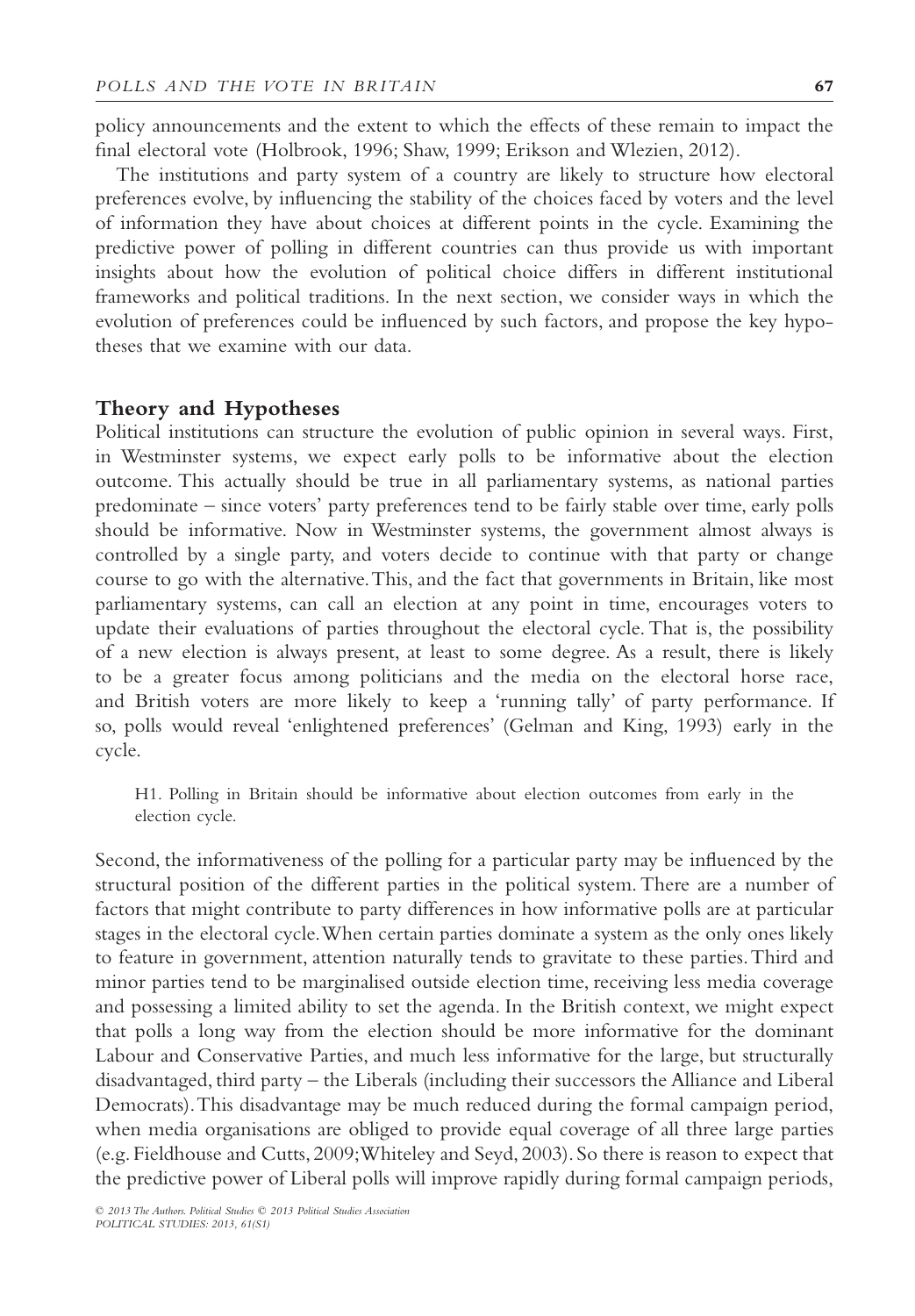as voters acquire new information about the previously under-reported party and adjust preferences accordingly.<sup>1</sup>

There are other reasons, too, for expecting party differences in the evolution of electoral preferences more generally. One possibility is that tactical voting might contribute to late movements of support.There could, alternatively, be greater churn between the supporters of certain parties than others (for example,such as the competition between Labour and the Liberals for left-of-centre voters since the days of the SDP–Liberal alliance), leading electoral preferences to come into focus quite late for those parties. For many reasons, then, we expect party differences in the pattern of change in informativeness of polls over the election cycle.

H2. There should be differences among political parties in the degree to which polling is informative about election outcomes, over the course of the election cycle.

Our third expectation is that polls are likely to be informative from much earlier in the electoral cycle in parliamentary systems such as Britain than in presidential systems such as the US.There are two main reasons for this. First, as we have discussed, British elections are substantially centred on national parties. In presidential systems, by contrast, candidates matter more, though especially in the presidential ballot. In the US, for instance, at least one of the presidential candidates is not decided until late in the election cycle. Early polling in parliamentary systems therefore should be more informative than presidential polling, although this differential should rapidly dissipate once the identities of the presidential candidates are known. Second, even to the extent that British party leaders matter (Stewart and Clarke, 1992), they typically are known well in advance of the election. This allows voters to take them into account early on in their electoral preferences. In the US, by contrast, the presidential candidates are the de facto party leaders and are not fully known until months before the election. Voters thus cannot take into account the presidential candidates in their congressional election preferences until very late in the election cycle. Early polling in Britain is expected to be more informative than both presidential and congressional polling in the US.

H3. Polling in Britain should be more informative early in the cycle than executive or legislative polling in the US, and the differential should be particularly large before the identities of presidential candidates become known.

In this article we test these hypotheses by examining vote intention polls for the seventeen British general elections between 1950 and 2010.We assess the movement in aggregate poll results over each election cycle. We then analyse the relationship between poll results at different points in time and the final election day vote. Finally, results from the UK are compared with results for presidential and congressional elections in the US. Our results provide supporting evidence for each of our hypotheses.

#### **The Polls, 1945–2010**

We have compiled what we believe is the most complete data set of available national polls of the vote division that include the Conservative, Labour and Liberal Parties for the seventeen elections between 1950 and 2010.<sup>2</sup> Specifically, we have 3,293 opinion polls from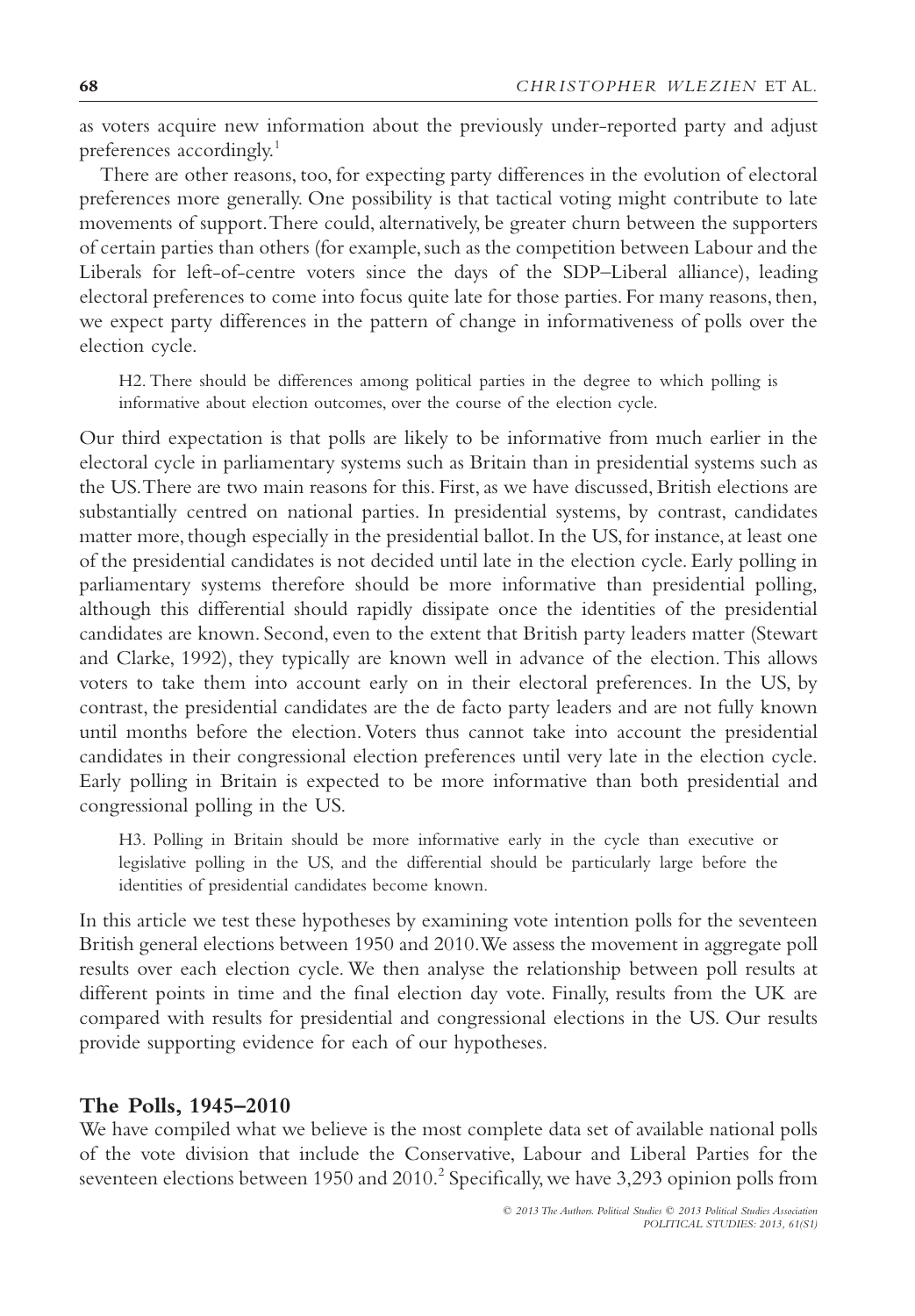eighteen polling 'houses' – that is, companies. (Details are reported in the Appendix.) In the polls, respondents were asked about how they would vote 'if the election were held tomorrow' with minor variations in question wording. In analysing these polls, we ignore these differences in wording. For our analyses, we use the published 'headline figures' released by polling companies as their current estimate of vote intention in Great Britain.

There are two important points to note about these data. First, we are compelled to work with headline vote intention figures, which do not reflect consistent sampling or weighting strategies by different polling organisations or even by the same organisation over time. Going back in time, most opinion polls in Britain up until the 1990s were conducted using face-to-face quota or random samples, with telephone surveys first used at the 1979 election (Worcester, 1980). Only since the 1990s have pollsters made regular use of telephone polling, with internet panels becoming increasingly widespread since the 2000s, leading to increasing variation in the weighting and filtering strategies used in polling. Today, British polling organisations employ different strategies for weighting their data by likelihood to vote, partisanship and other things, all of which differ between organisations and may change over time. The headline figures may thus reflect different sampling universes. Practices also evolve over time – past vote weights, for example, were mainly introduced after the 1992 election, when the polls performed particularly poorly (Jowell *et al*., 1993).While ideally we would like to work with consistent data, assembling a time series reflecting consistent weighting and sampling practices would be impossible. We therefore use the 'headline figures' vote intentions as the most consistent attainable time series of poll data, one that reflects the survey houses' best estimate of vote preferences at the time of the survey.Where a survey house changes its sampling or weighting strategies, our poll data will therefore capture this change.<sup>3</sup>

Second, especially in recent years, survey organisations often report results for overlapping polling periods.This is quite understandable and is as we would expect, for example, where a survey house operates a tracking poll and reports three-day moving averages. Respondents interviewed today would be included in the published poll results for the following two days. Clearly, we do not want to count the same respondents on multiple days, and it is very easy to remove this overlap. For the hypothetical survey house operating a tracking poll and reporting three-day moving averages, we would only use poll results for every third day.

For the period 1950–2010, this leaves 3,033 polls of vote intention.Table 1 summarises the data by election cycle. For instance, in the uppermost row, there were 32 polls conducted after the election of 1945 and before the election of 1950. In the table we can see that around two-thirds of the polls were conducted during the last six election cycles – 1987–2010. During this period, the number of polls averaged 344 per election; beforehand, we only have 87 polls per election on average. The number of polls varies from election to election for other reasons too, and the length of the inter-election period is one of them, that is, when there is less time between elections, there are fewer polls. For example, there were only 36 polls conducted prior to the second 1974 election, which occurred only eight months after the first election of that year, and 48 polls during the seventeen months between the 1964 and 1966 elections.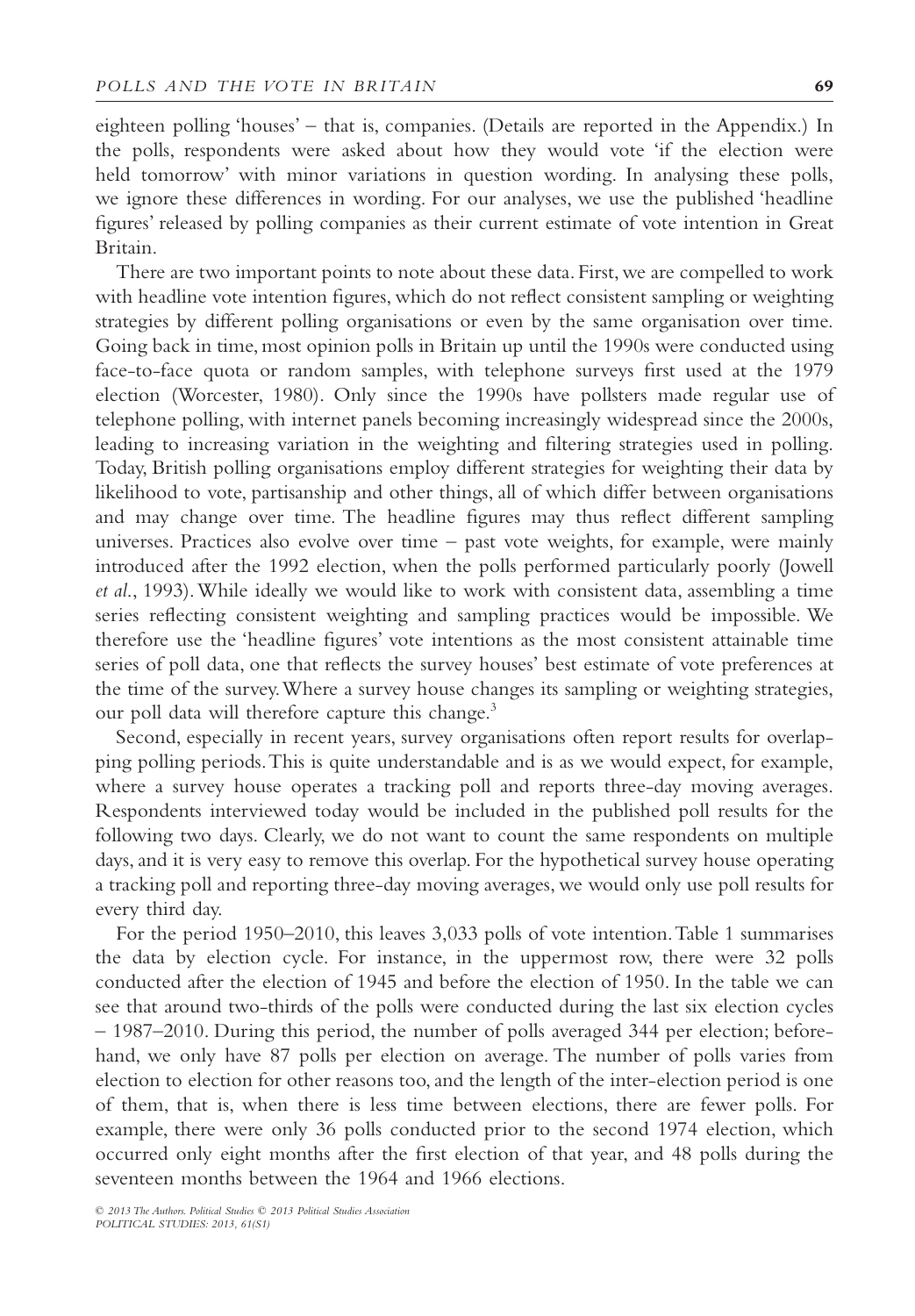| Election year   | Election called | Election day | Number of polls <sup>a</sup> | Number of days <sup>b</sup> |
|-----------------|-----------------|--------------|------------------------------|-----------------------------|
| 1950            | 11 January      | 23 February  | 32                           | 32                          |
| 1951            | 19 September    | 25 October   | 18                           | 18                          |
| 1955            | 15 April        | 26 May       | 40                           | 40                          |
| 1959            | 8 September     | 8 October    | 59                           | 59                          |
| 1964            | 15 September    | 15 October   | 134                          | 129                         |
| 1966            | 28 February     | 31 March     | 48                           | 48                          |
| 1970            | 18 May          | 18 June      | 130                          | 123                         |
| 1974 (February) | 7 February      | 28 February  | 89                           | 81                          |
| 1974 (October)  | 18 September    | 10 October   | 36                           | 29                          |
| 1979            | 29 March        | 3 May        | 165                          | 158                         |
| 1983            | 9 May           | 9 June       | 210                          | 180                         |
| 1987            | 11 May          | 11 June      | 284                          | 254                         |
| 1992            | 11 March        | 9 April      | 482                          | 406                         |
| 1997            | 17 March        | 1 May        | 300                          | 266                         |
| 2001            | 8 May           | 7 June       | 210                          | 190                         |
| 2005            | 5 April         | 5 May        | 229                          | 179                         |
| 2010            | 6 April         | 6 May        | 559                          | 448                         |
| Total           |                 |              | 3,033                        | 2,640                       |

**Table 1: A Summary of the British Poll Data, 1950–2010**

*Notes: <sup>a</sup> The number of pre-election polls conducted since the previous election. <sup>b</sup> The number of days since the previous election for which poll readings are available, based on an aggregation of polls by the mid-date of the reported polling period.*

Since most polls are conducted over multiple days, we 'date' each poll by the middle day of the period the survey is in the field.<sup>4</sup> Using this method, the  $3,033$  polls allow readings (sometimes multiple) for 2,640 separate days from 1945 to 2010 (see Table 1). For days when more than one poll result is recorded, we pool the results together into one *poll of polls* by taking the (unweighted) mean. Since the 1987 election, we have readings for 291 days per election on average. During the official election campaign in these years, we have a virtual day-to-day monitoring of preferences, especially since 1992.<sup>5</sup>

Figure 1 presents the daily poll of polls for the full election cycle in each of the seventeen elections between 1950 and 2010.<sup>6</sup>The figure depicts each of the main three parties' share of vote intention, ignoring all other parties, aggregated by the mid-date of the reported polling period.We notice a number of things in the figure.

First, we see that the length of the polling period varies quite a lot from election to election. This to a large extent reflects the length of the inter-election period, as noted above. Second, the variance of electoral preferences differs quite a lot from election to election. During the 1983 cycle the polls shifted dramatically for all three parties. In the 1970 and 1997 cycles, we also see substantial churning in support for the Conservatives and Labour. In the early elections (1950, 1951 and 1955), conversely, preferences shifted in a narrow range. Third, just as the variance of the poll time series differs from election to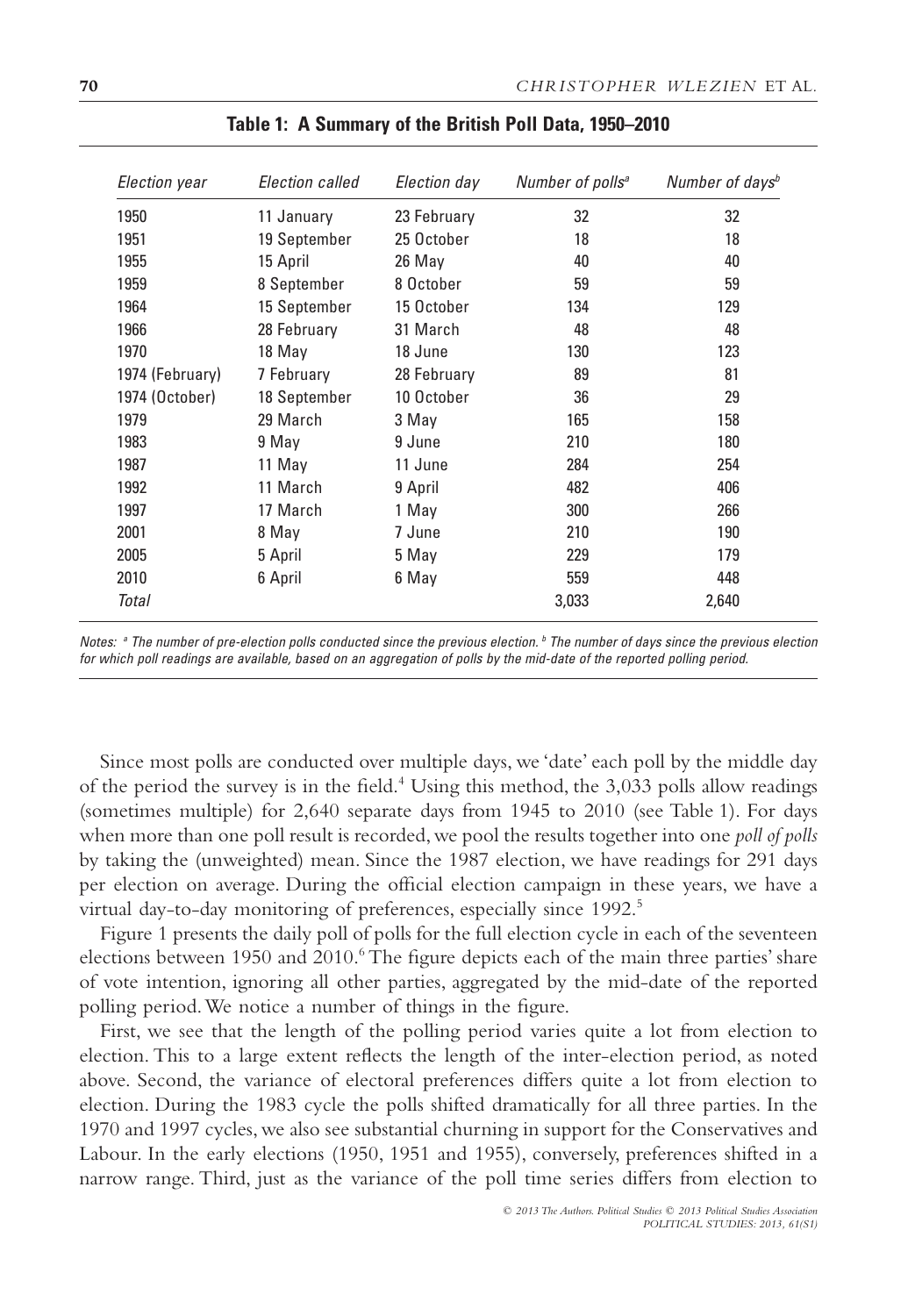

*© 2013 The Authors. Political Studies © 2013 Political Studies Association POLITICAL STUDIES: 2013, 61(S1)*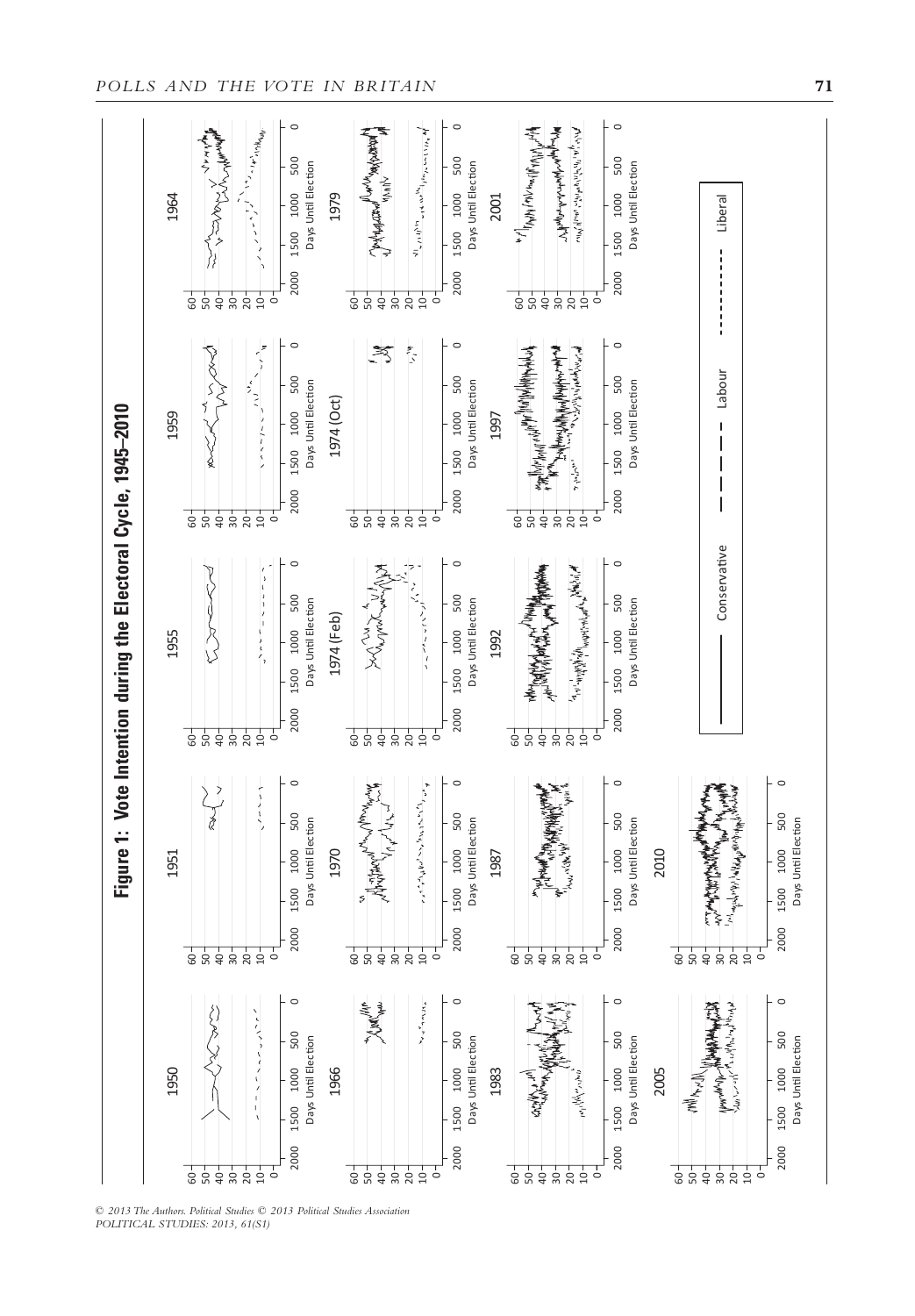election, the within-cycle variance of polls appears to differ from one time period to another over the campaign. That is, the volatility of the polls drops noticeably as the election cycle evolves.

Figure 2 zooms in on the official campaign period, and displays the daily poll of polls for the final 30 days prior to election day. Here we can see that preferences shift within a much narrower range. Perhaps more importantly, the party leading at the beginning of the campaign never loses the lead in the polls, though in some years (1959, 1979, 1992 and 2005) it gets very close and in one year (1992) the leader in the polls actually lost the election. Indeed, there appears to be a general tendency for poll leads to shrink during the official campaign. At the same time, perhaps because of the increased media exposure mentioned above and because the coverage tends to be positive (Norris *et al*., 1999), the Liberals almost always gain – specifically, their share increases in thirteen of the fifteen election cycles for which we have data, by 2.5 percentage points on average.<sup>7</sup>

Tables 2 and 3 present the daily variance in the polls during the seventeen election cycles. Table 2 shows the variance over the full election cycle and Table 3 the variance over the final 30 days. The numbers confirm what we observed in Figures 1 and 2. Poll variance clearly differs a lot across elections, being more pronounced in some years than others. It also differs across the election cycle, being more pronounced earlier in the cycle than later. On average, the variance of poll preferences during the official campaign is only about one-quarter of the variance for observations over the full election cycle.There are some interesting differences across the political parties, however. While the variance of polls declines markedly for all parties, the drop-off is much less pronounced for the Liberals.That is, during the official campaign, polls of Liberal support vary *at least as much* as polls of Labour and Conservative support, while otherwise the Liberal poll variation is lower than that of the two main parties.This is consistent with our hypothesis that the campaign period is of special importance to the Liberal vote.The increased attention media organisations are obliged to give to the party, its candidates, local campaigning and its leader during the campaign seemingly help to offset the structural disadvantages the party suffers outside campaign periods.

The numbers inTable 3 suggest that the patterns have changed somewhat over time, and that poll preferences during recent cycles are more volatile than they were in the 1950s and 1960s.The mean variance (calculated across the three parties) prior to the 1979 election cycle is 2.9 percentage points; since that time, it is 5.2 percentage points.<sup>8</sup> This may be something of a surprise given the substantial increase in the number of polls during the later period, which has increased the number of respondents and should dampen the variance due to sampling error.The increased volatility of the polls may reflect the greater diversity of polling houses in recent election years, which may have introduced greater house effects and poll variance (see Note 6).There are other possible explanations, including the decline in the strength of British voters' party attachments over time (Clarke et al., 2004; Dalton and Wattenberg, 2000; Schmitt, 2002).

## **The Methods**

Polling tells us how people would vote if the election were held 'tomorrow', not how they will vote when the election actually occurs. Between the date of the poll and election day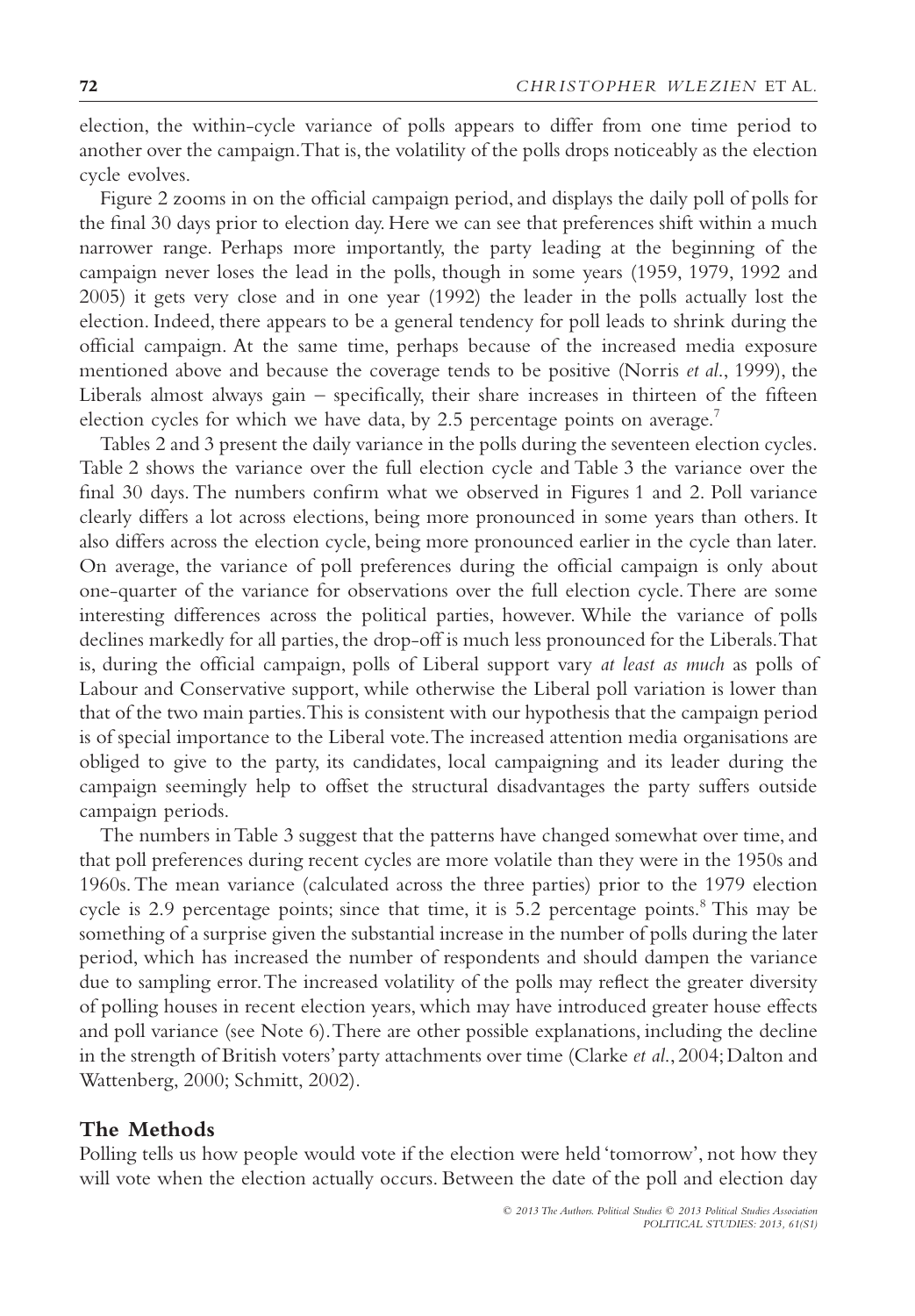

*<sup>© 2013</sup> The Authors. Political Studies © 2013 Political Studies Association POLITICAL STUDIES: 2013, 61(S1)*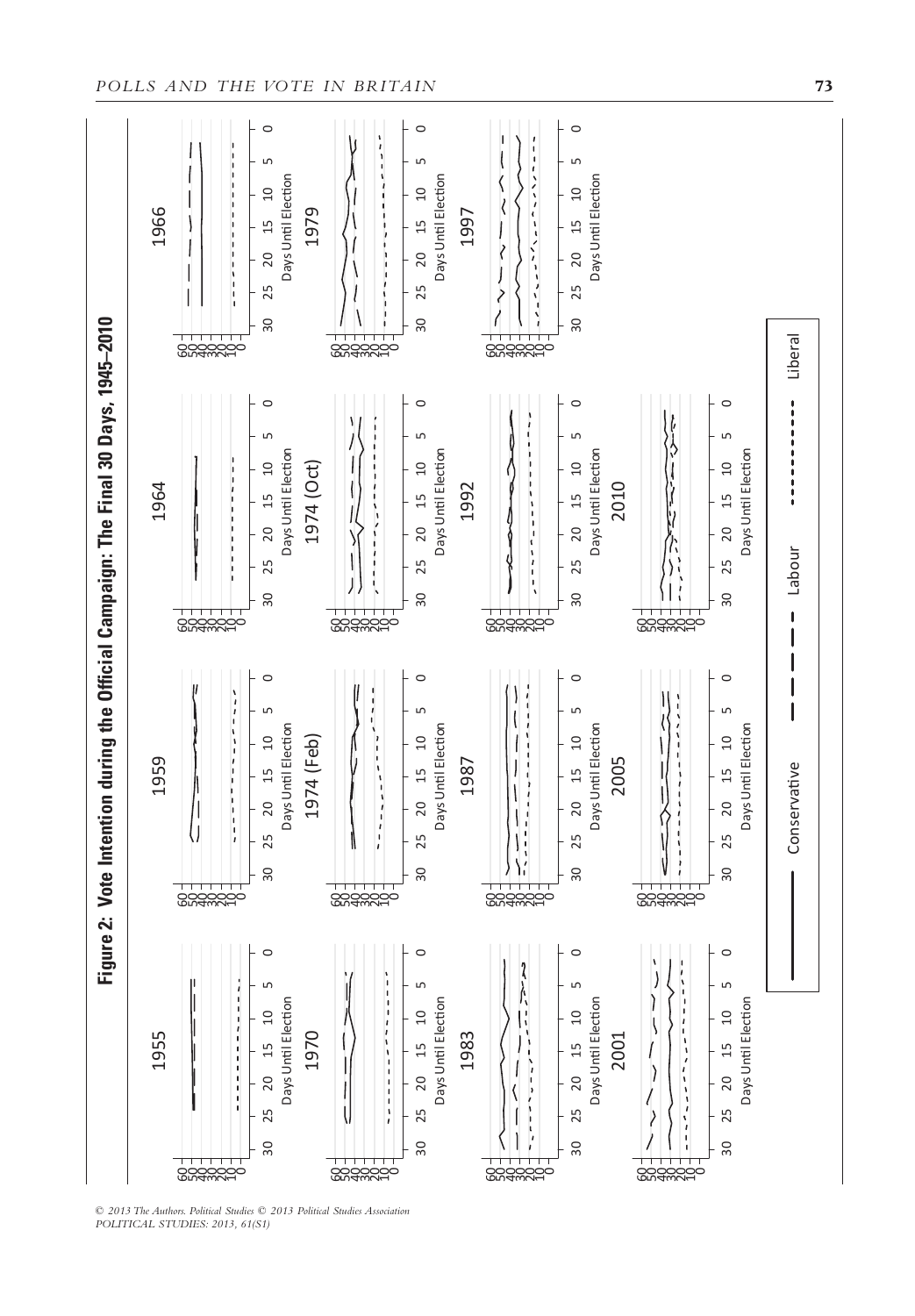| Election year   | Conservative | Labour | Liberal |
|-----------------|--------------|--------|---------|
| 1950            | 10.0         | 6.1    | 2.6     |
| 1951            | 13.7         | 13.3   | 1.6     |
| 1955            | 7.6          | 22     | 4.4     |
| 1959            | 14.0         | 6.9    | 10.4    |
| 1964            | 19.8         | 15.8   | 20.3    |
| 1966            | 7.3          | 11.4   | 3.1     |
| 1970            | 28.6         | 46.8   | 4.4     |
| 1974 (February) | 14.9         | 20.2   | 35.8    |
| 1974 (October)  | 3.4          | 6.5    | 3.7     |
| 1979            | 17.9         | 17.0   | 7.4     |
| 1983            | 39.2         | 55.3   | 71.1    |
| 1987            | 21.5         | 11.5   | 20.3    |
| 1992            | 22.2         | 24.4   | 14.2    |
| 1997            | 25.1         | 34.1   | 14.6    |
| 2001            | 12.2         | 28.1   | 5.0     |
| 2005            | 9.4          | 26.7   | 7.5     |
| 2010            | 14.2         | 21.9   | 10.0    |
| Mean            | 16.5         | 20.5   | 13.9    |
| Median          | 14.2         | 17.0   | 7.5     |

# **Table 2: Variance of Daily Reports of Vote Intention, 1950–2010**

much can happen to change voters' minds,including the short and intense formal campaign period of approximately a month between the announcement of an election and the date on which voters cast their ballots. Some of the change in electoral preferences is impossible to anticipate, as it is due to unique shocks and events.

Some of the change, however, may be driven by systematic and predictable effects. It may be, for instance, that pre-election poll leads tend to fade and gravitate towards some equilibrium preference.<sup>9</sup> Such 'regression to the mean' is observed in a variety of social and physical phenomena (Barnett *et al*.,2005).Measurements taken at one point in time that are unusually large or small revert to something closer to the average by the time of the next measurement.This can be due both to measurement error and to underlying processes that produce mean reversion.So it could be with public opinion and elections.If a party is doing unusually well in the polls, it may be expected, based on the experience of past election cycles, that the party will lose support leading up to the election, and for parties that are doing unusually poorly in the polls to gain support.The election day outcome would be the equilibrium plus the effects of late campaign events that do not fully decay before the vote.

It may be that events have more permanent effects. In the extreme, all effects would last to influence the outcome, and the election day result would simply sum the effects of all events over the election cycle.<sup>10</sup> If true, polls would become increasingly informative as the election cycle unfolds and preferences converge on the final result. A more reasonable expectation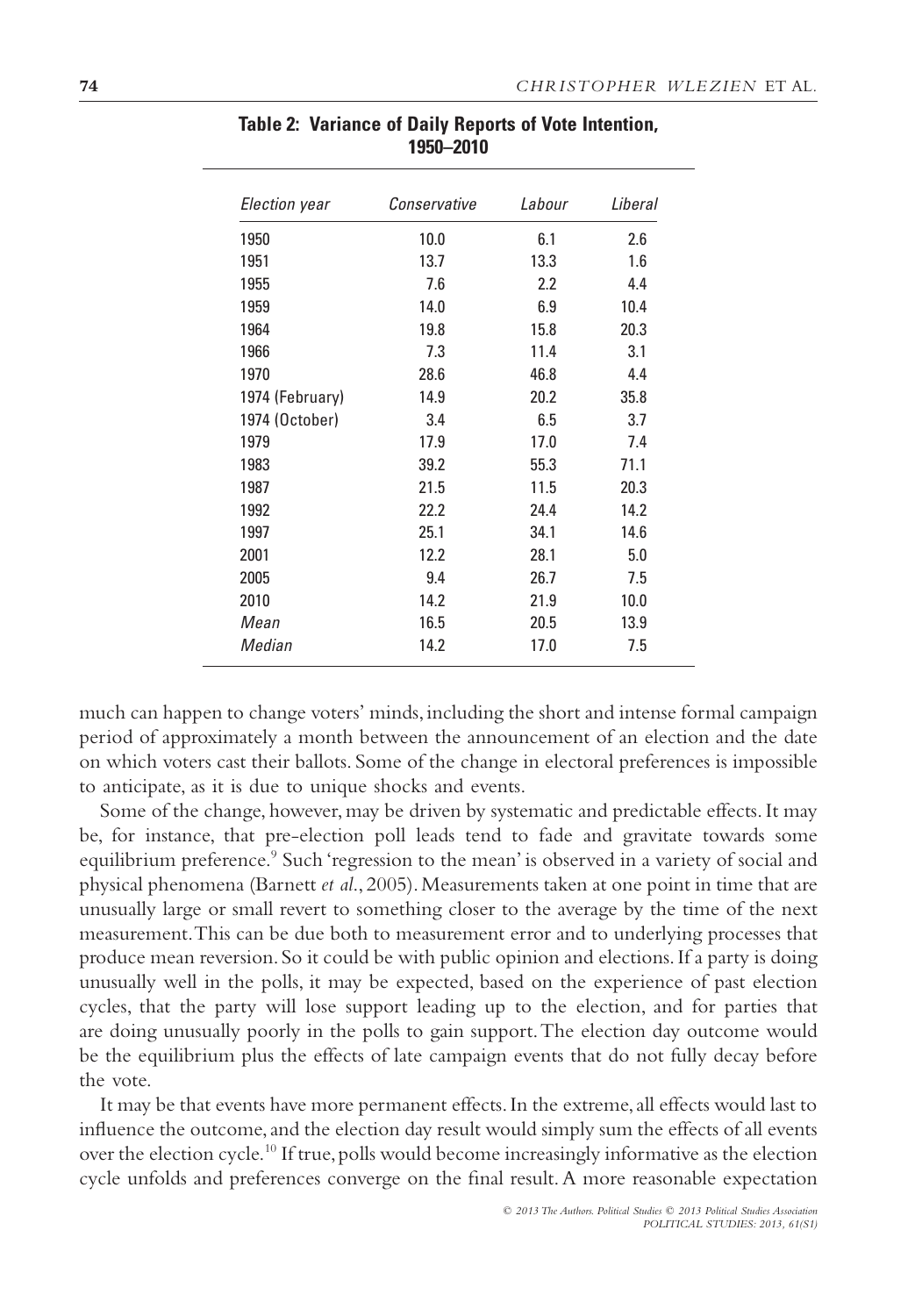| Election year   | Conservative | Labour | Liberal |
|-----------------|--------------|--------|---------|
| 1950            |              |        |         |
| 1951            |              |        |         |
| 1955            | 1.5          | 0.1    | 0.6     |
| 1959            | 3.3          | 2.9    | 1.9     |
| 1964            | 0.8          | 1.4    | 0.1     |
| 1966            | 0.8          | 1.3    | 0.3     |
| 1970            | 4.1          | 1.5    | 1.6     |
| 1974 (February) | 6.5          | 7.2    | 16.0    |
| 1974 (October)  | 3.8          | 2.6    | 2.2     |
| 1979            | 11.8         | 4.9    | 4.9     |
| 1983            | 4.0          | 10.6   | 13.4    |
| 1987            | 0.9          | 2.3    | 2.6     |
| 1992            | 2.4          | 2.1    | 3.7     |
| 1997            | 3.6          | 7.5    | 5.4     |
| 2001            | 2.6          | 9.4    | 4.0     |
| 2005            | 2.1          | 1.7    | 1.1     |
| 2010            | 4.6          | 2.9    | 15.7    |
| Mean            | 3.5          | 3.9    | 4.9     |
| Median          | 3.3          | 2.6    | 2.6     |

**Table 3: Daily Variance of Vote Intention during the Last 30 Days of the Cycle, 1950–2010**

may be that not all effects persist, but rather some last and others decay. Here, there would be a *moving* equilibrium above or below which preferences may shift in the short run; that is, there would be regression to a moving mean.The election day outcome would be the final value of the moving equilibrium plus the effects of late campaign events that do not fully decay before the vote. Under these circumstances, the polls would increasingly converge on the final result, especially towards the very end of the election cycle.<sup>11</sup>

In theory, the time-series type could be inferred from standard statistical diagnostics on time series of polls.That is, we could make the determination by estimating the following equation for each party in each election cycle:

VOTE INTENTION<sub>t</sub> = 
$$
\alpha + \beta
$$
 VOTE INTENTION<sub>t-1</sub> +  $\varepsilon_t$ , (1)

where vote intention is the party's share in the polls at each point in time  $t$  and  $\epsilon$  is a series of independent shocks drawn from a normal distribution.<sup>12</sup> The parameter  $\beta$  reveals the main time-series characteristic of the series – whether observed changes to preferences persist or decay and, if the latter, the rate of decay. Two problems complicate such an analysis. First, as we noted earlier, a non-trivial portion of the observed variance in party preferences over an election cycle is due to sampling error.Second,as we saw above,we lack anything approaching a regular, daily time series of party preference until the most recent elections, and even then only towards the end of the cycle. One cannot pursue standard time-series tests using series of irregular and unreliable observations.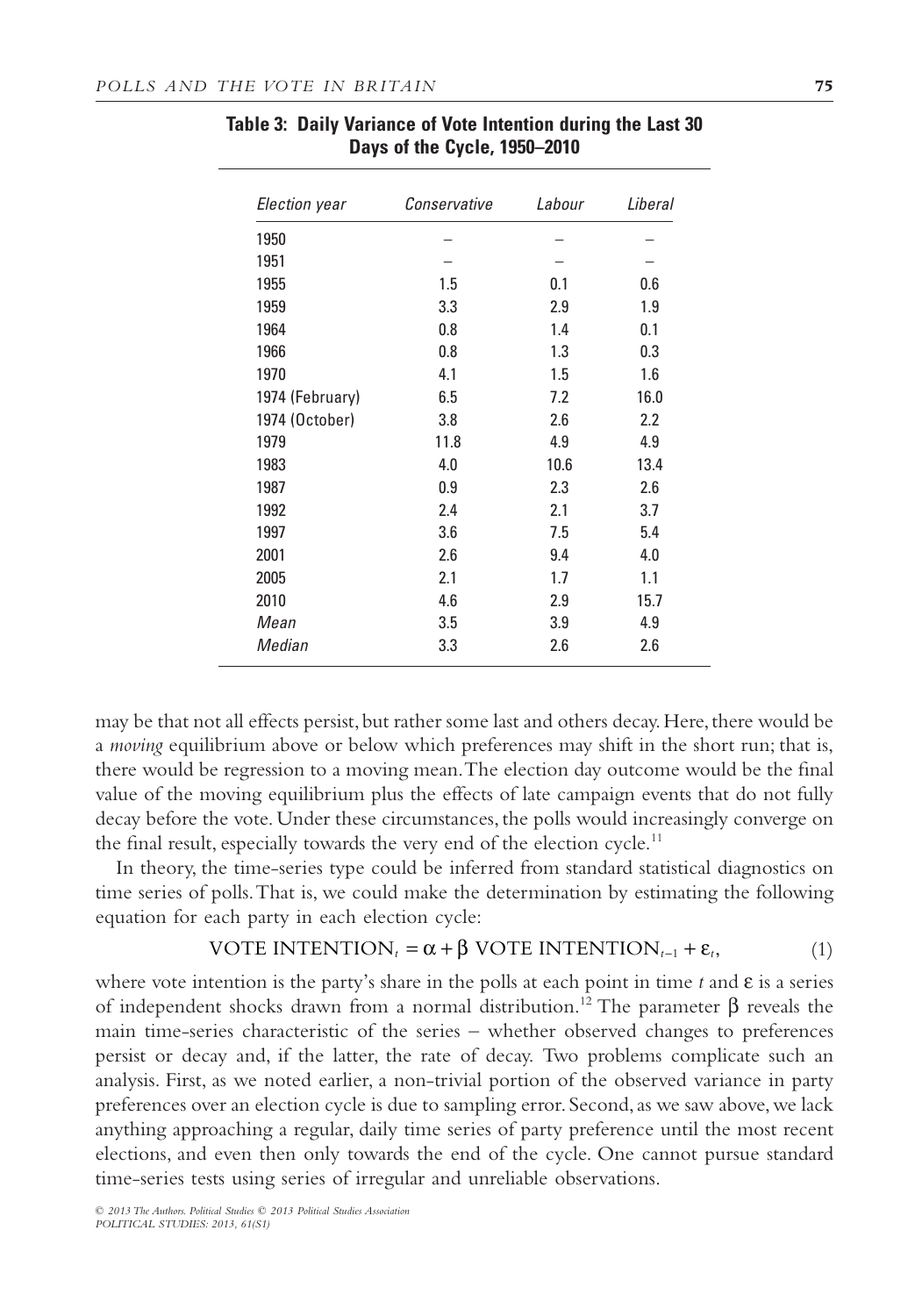Our solution is to analyse the data not as a set of time series but as a set of cross-sections (followingWlezien and Erikson, 2002).The units of analysis are party preferences (observed and imputed) for each of the last 750 days of the seventeen elections. Instead of seventeen haphazard time series, we analyse 750 cross-sections, where we predict the actual election result from the polls on dates  $t = 1$  to  $t = 750$ . For each of the many days without polls centred on those dates, we generate values through linear interpolation between the values of the nearest available dates.13 Given that our methodology is explicitly cross-sectional, our interpolation does not pose any of the problems that would accompany time-series analysis of such data; indeed, interpolation offers more fine-grained evidence. With the daily readings, we can observe: (1) the slopes (and intercepts) from these regressions; and (2) the *R*-squared statistic for the model predicting the election day vote from party preferences, which tells us the proportion of the variance in the vote explained by reported preferences on each day.

For the cross-sectional equation predicting the actual vote from the polls on each day, we estimate 750 equations of the following form for each party:

## ELECTION DAY VOTE  $_i = a_t + b_t$  VOTE INTENTION  $_i + v_i$ , (2)

over all *j* = election years, holding *t* (the date) fixed for each regression.We are interested in the coefficients *a* and *b* and the prediction error as we vary *t*.They describe the general relationship between the polls and the vote. It may be that these regressions suggest no systematic change in the relationship,implying that polls evolve as a random walk over time. Under these circumstances, we would expect  $a$  to be 0 and  $b$  to be 1 for all values of  $t$ . This means that the polls provide the best guess of the election result at each point in time. However, there would still be error in the predictions, presumably more so the earlier vote intention is estimated.As the cycle unfolds and events cause preferences to change, the polls would increasingly converge on the final result.Thus, while the coefficient (*b*) for the poll variable in Equation 2 would be a constant 1.0,the explained variance (adjusted *R*-squared) of the equation would increase over the election cycle.

There may not be an identity relationship ( $a = 0$  and  $b = 1$ ) between the vote intention estimates and election results, however. If there is regression to the mean, *a* would be greater than 0 and *b* would be less than 1.With *b* less than 1 and with *a* and *b* held constant, the equilibrium is equal to  $a/(1-b)$ . Thus, if the polls were greater (lesser) than  $a/(1-b)$ , we would expect the election day vote to be lower (higher) than the current polls. Assuming the coefficients remain fairly constant over time, the explained variance will remain fairly constant until late in the cycle, when the effects of events do not fully decay before election day – as they increasingly affect the outcome, the *R*-squared increases towards the end.<sup>14</sup> Of course, as noted above, the equilibrium could change over time. If this were the case, we would observe a growing adjusted *R*-squared over time, as a portion of the new shocks to preferences persist to affect the outcome,with an added surge from late-arriving short-term shocks at the end (for more details, see Erikson and Wlezien, 2012;Wlezien and Erikson, 2002; see also Campbell, 2000). Under these circumstances, we would also expect *b* to increase (and *a* to decrease) over the cycle, as later polls become a better predictor of the outcome.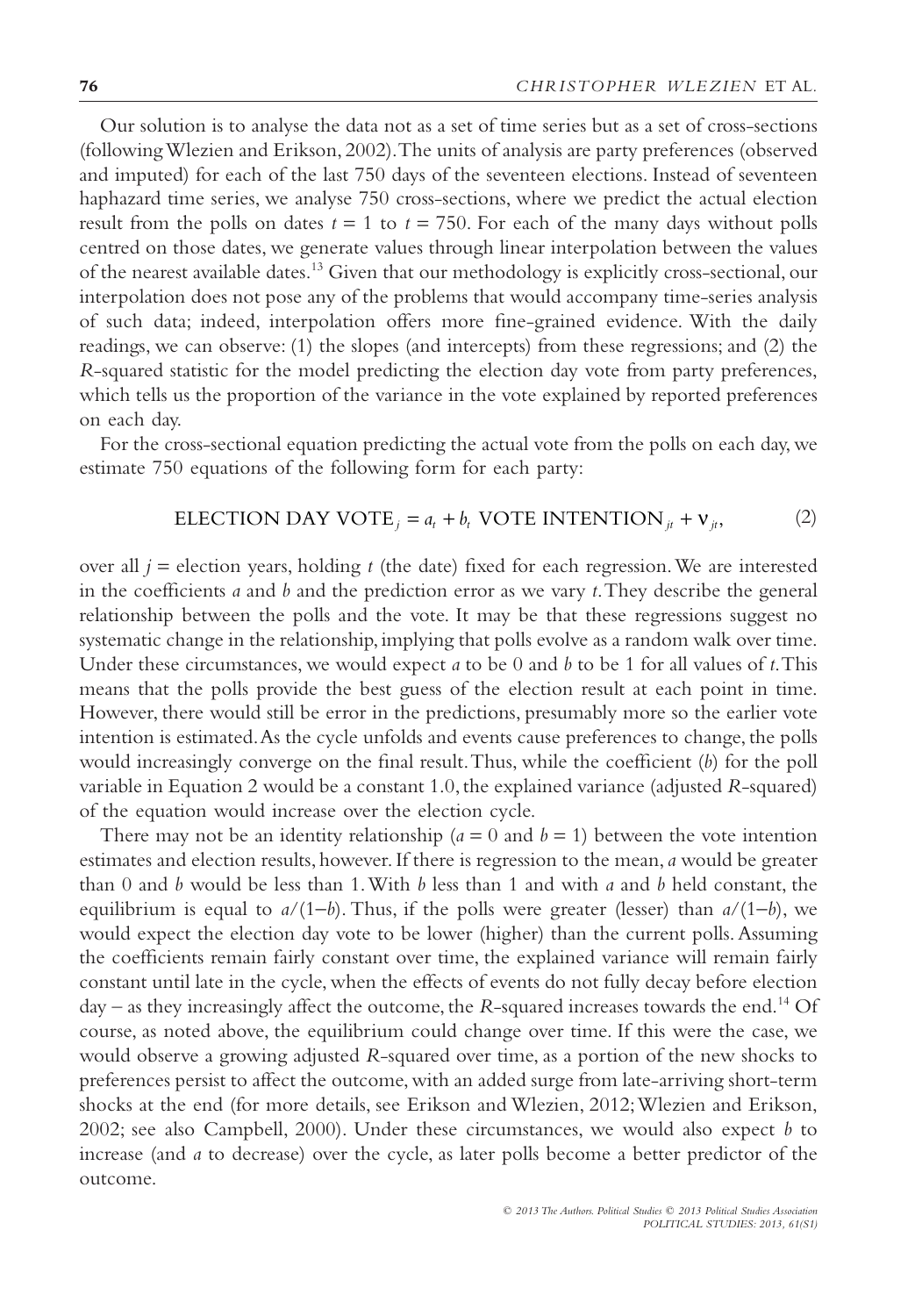## **The Polls and the Vote in Britain**

Consider the scatter plots between poll results at various points of the election cycle and the actual party vote.<sup>15</sup> These are shown in Figures  $3-5$ . In the upper left-hand panel of the figure, using the handful of elections for which polls are available 1,500 days before election day, we see that there is little pattern. As we turn to more current polls, moving horizontally and then vertically through the table, pattern emerges; simply, the later the polls the greater the focus. As we get closer to the election, the polls tell us more about the outcome.This is as one would expect.

## *R-squareds*

In Figure 6, we make a more fine-grained presentation. Here we display the cross-sectional *R*-squareds (across elections) from regressing each party's share of the vote on their share in the polls for each date starting 750 days before the election, when we have polls for 14 of the 17 elections.16 Specifically, for each of the three main parties we estimate the following equation:

$$
ELECTION DAY VOTEj = at + biVjt + vjt,
$$
\n(3)

where *V* is the reported vote intention in the polls at time *t* and each regression is estimated over all *j* (election years) for fixed *t* (the date). Recall that we are interested in the pattern of *R*-squareds and regression coefficients as we vary *t*.

The series of *R*-squareds in Figure 6 corroborate what we saw in the scatter plots. First, early British polls contain a good amount of information about the vote, as we hypothesised. Polls from two years in advance of election day account for over 33 per cent (on average across the three parties) of the variance in the vote, suggesting that elements of the British political system help to structure choice well in advance of the formal electoral cycle. Second, the predictability of the vote from the polls increases during the election cycle. Polls from one year in advance account for 50 per cent of the party vote variance, on average, and this increases to about 90 per cent using polls from just before election day.<sup>17</sup> These findings are consistent with the first hypothesis that polling in Britain's parliamentary system should be informative early in the cycle.

There are differences across the political parties, however. Most notably, the polls come into focus more quickly for the Conservatives than for the other two parties, particularly Labour. Concentrating on the last year in the cycle, when differences across the parties are evident, we can see that the increase in predictability for the Conservatives is essentially linear through to election day. For the other parties, the improvement comes towards the end of the cycle. Notably, the pattern is not significantly different for Labour and the Liberals during the last 100 days, with the polls becoming increasingly informative at a similar rate near to the election.<sup>18</sup> At the very end, the Liberal poll share predicts its party's vote even better than the Conservative poll standing predicts its party vote. Labour support is a less reliable predictor through most of the final year, and especially in the months leading up to the election, but exhibits a similar dynamic to what we observe for the Liberals – electoral preferences are uncertain until late in the cycle but rapidly come into focus during the final few months.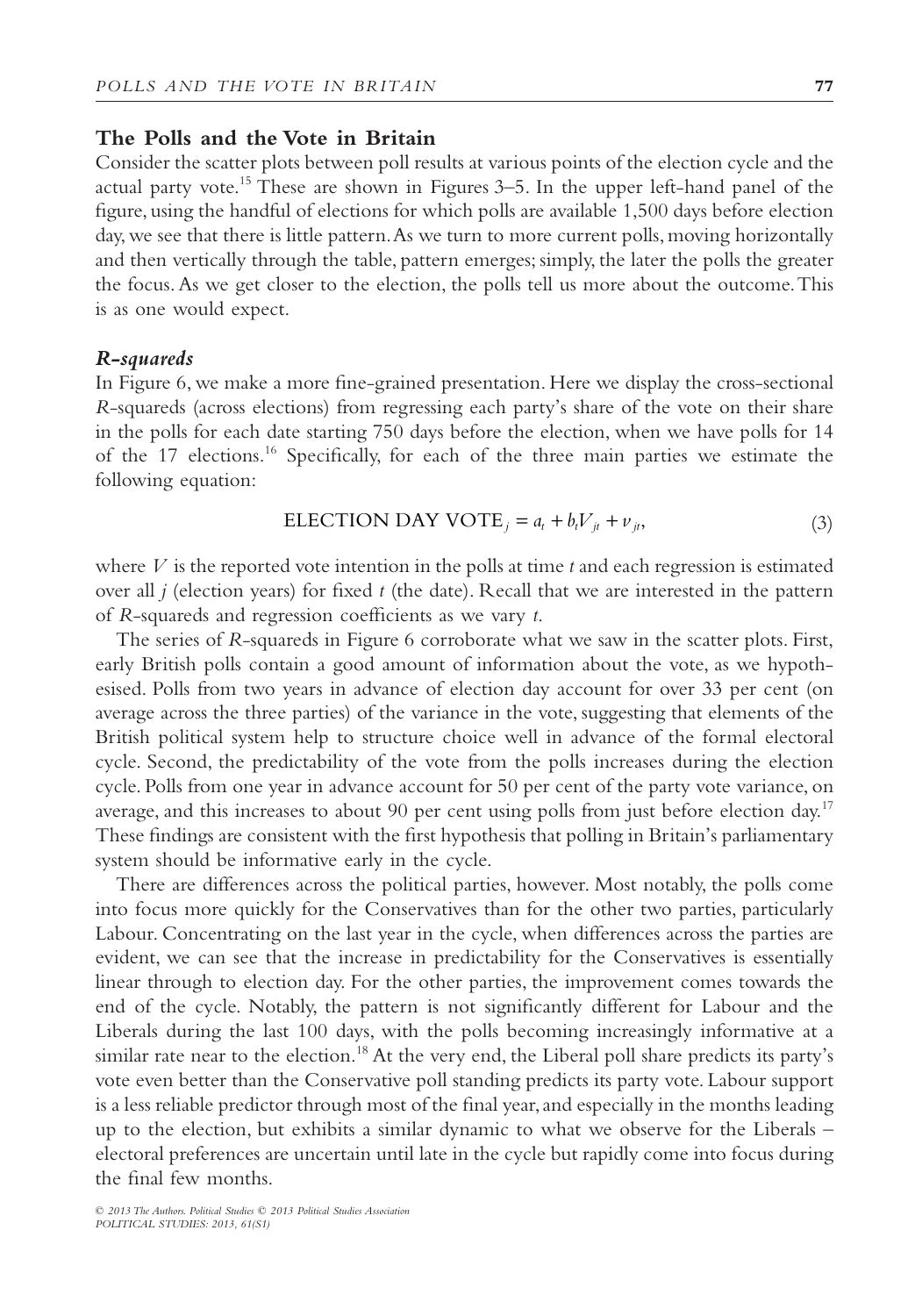

*<sup>© 2013</sup> The Authors. Political Studies © 2013 Political Studies Association POLITICAL STUDIES: 2013, 61(S1)*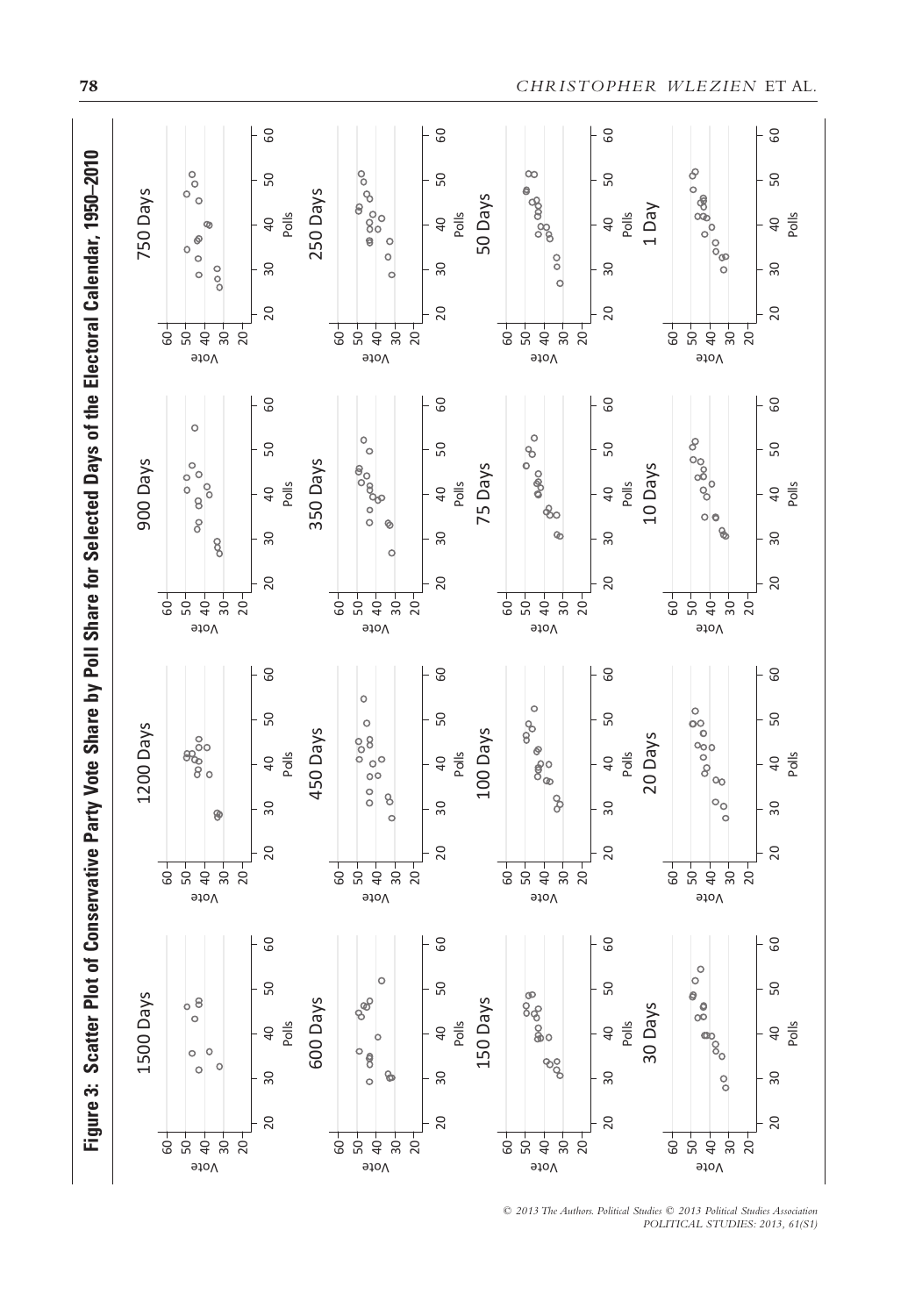| Vote<br>010 <sub>0</sub><br>Vote<br>Vote<br>60<br>60<br>60<br>$\circ$<br>ீ<br>$\circ$<br>$\circ$<br>50<br>50<br>50<br>$69^{\circ}$<br>$\circ_{\circ}$<br>$\overline{\mathbf{e}}$<br>မိ<br>350 Days<br>75 Days<br>10 Days<br>$\circ$<br>$\frac{8}{3}$<br>8000<br>$\frac{1}{\sqrt{2}}\frac{1}{\sqrt{2}}$<br>Polls<br>Polls<br>Polls<br>ဖ စံ့<br>O<br>$\overline{a}$<br>$\overline{a}$<br>$\overline{40}$<br>$\frac{1}{\infty}$<br>$\circ$<br>$\circ$<br>$\circ$<br>Ó<br>$\circ$<br>30<br>30<br>30<br>8<br>O<br>$\delta$<br>℗<br>20<br>20<br>20<br>$-0-$<br>$20 -$<br>$50 -$<br>$40 -$<br>$30 -$<br>$20 -$<br>$60 -$<br>$30 -$<br>$20 -$<br>$60 -$<br>$50 -$<br>$40 -$<br>$30 -$<br>$50 -$<br>$rac{1}{4}$<br>$-40 -$<br>$-00$<br>$-0.5$<br>$-50$<br>Vote<br>Vote<br>Vote<br>Vote<br>$60\,$<br>60<br>$60\,$<br>$\circ$<br>$\circ$<br>$\circ$<br>$60^{\circ}$<br>50<br>50<br>50<br>8<br>$60^{\circ}$<br>$\begin{array}{c}\n\circ & \circ \\ \circ & \circ \\ \circ & \circ\n\end{array}$<br>450 Days<br>100 Days<br>20 Days<br>$\overline{8}$<br>$\circ$<br>$\circ$<br>ಕಿತ್ಯ<br><b>POD</b><br>Polls<br>Polls<br>Polls<br>$\circ$<br>$\overline{0}$<br>40<br>$\overline{40}$<br>$\circ$<br>$\circ$<br>$\circ$<br>$\circ$<br>$\circ$<br>$\circ_{\phi}$<br>$\circ$<br>$\circ$<br>$\circ$<br>$\circ$<br>30<br>30<br>30<br>$\circ$<br>$\circ$ |
|-------------------------------------------------------------------------------------------------------------------------------------------------------------------------------------------------------------------------------------------------------------------------------------------------------------------------------------------------------------------------------------------------------------------------------------------------------------------------------------------------------------------------------------------------------------------------------------------------------------------------------------------------------------------------------------------------------------------------------------------------------------------------------------------------------------------------------------------------------------------------------------------------------------------------------------------------------------------------------------------------------------------------------------------------------------------------------------------------------------------------------------------------------------------------------------------------------------------------------------------------------------------------------------------------------------------------------------|
|                                                                                                                                                                                                                                                                                                                                                                                                                                                                                                                                                                                                                                                                                                                                                                                                                                                                                                                                                                                                                                                                                                                                                                                                                                                                                                                                     |
| $\circ$                                                                                                                                                                                                                                                                                                                                                                                                                                                                                                                                                                                                                                                                                                                                                                                                                                                                                                                                                                                                                                                                                                                                                                                                                                                                                                                             |
|                                                                                                                                                                                                                                                                                                                                                                                                                                                                                                                                                                                                                                                                                                                                                                                                                                                                                                                                                                                                                                                                                                                                                                                                                                                                                                                                     |
| Ó                                                                                                                                                                                                                                                                                                                                                                                                                                                                                                                                                                                                                                                                                                                                                                                                                                                                                                                                                                                                                                                                                                                                                                                                                                                                                                                                   |
|                                                                                                                                                                                                                                                                                                                                                                                                                                                                                                                                                                                                                                                                                                                                                                                                                                                                                                                                                                                                                                                                                                                                                                                                                                                                                                                                     |
|                                                                                                                                                                                                                                                                                                                                                                                                                                                                                                                                                                                                                                                                                                                                                                                                                                                                                                                                                                                                                                                                                                                                                                                                                                                                                                                                     |
|                                                                                                                                                                                                                                                                                                                                                                                                                                                                                                                                                                                                                                                                                                                                                                                                                                                                                                                                                                                                                                                                                                                                                                                                                                                                                                                                     |
|                                                                                                                                                                                                                                                                                                                                                                                                                                                                                                                                                                                                                                                                                                                                                                                                                                                                                                                                                                                                                                                                                                                                                                                                                                                                                                                                     |
|                                                                                                                                                                                                                                                                                                                                                                                                                                                                                                                                                                                                                                                                                                                                                                                                                                                                                                                                                                                                                                                                                                                                                                                                                                                                                                                                     |
| $20 -$                                                                                                                                                                                                                                                                                                                                                                                                                                                                                                                                                                                                                                                                                                                                                                                                                                                                                                                                                                                                                                                                                                                                                                                                                                                                                                                              |

*POLLS AND THE VOTE IN BRITAIN* **79**

*© 2013 The Authors. Political Studies © 2013 Political Studies Association POLITICAL STUDIES: 2013, 61(S1)*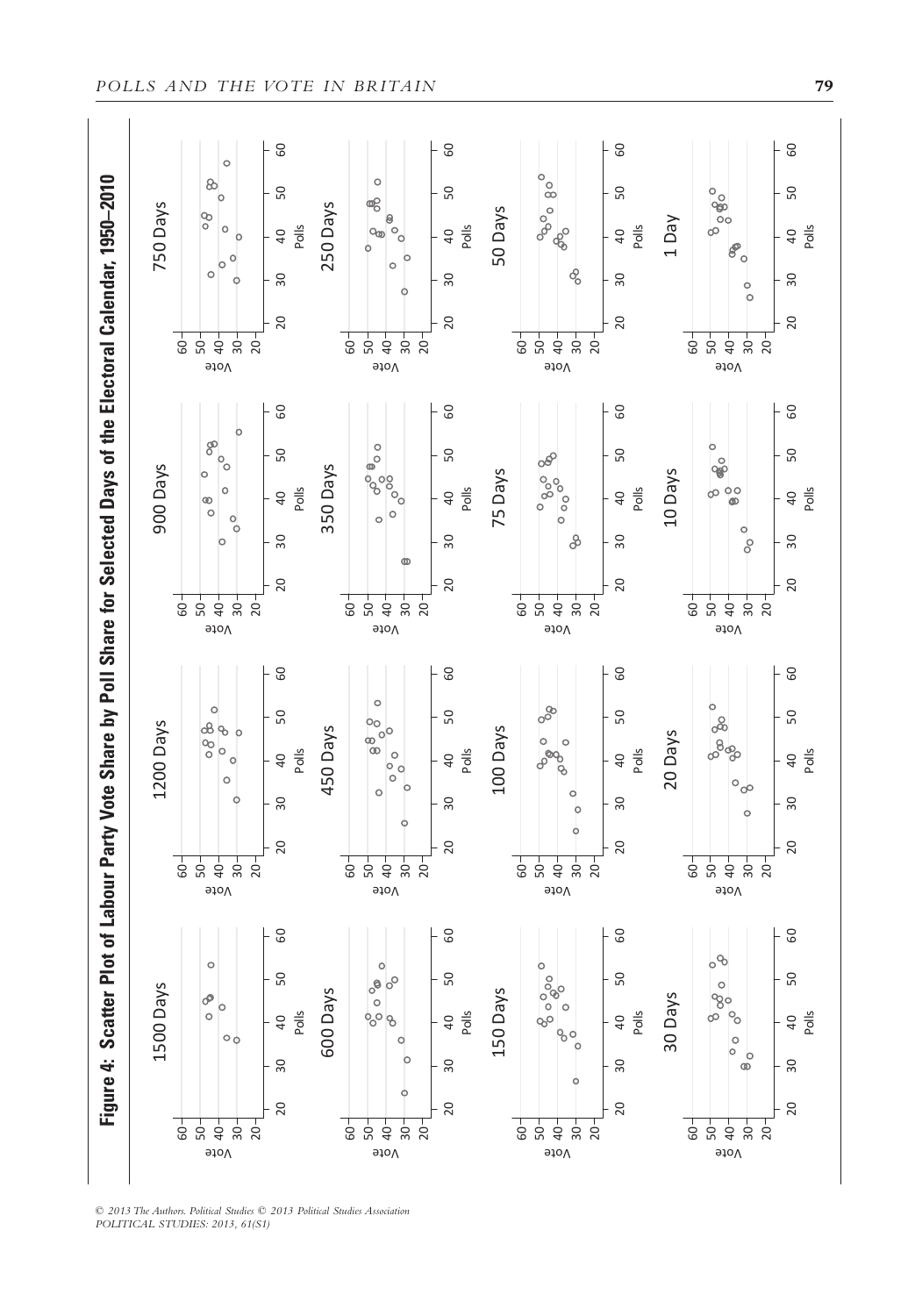

*<sup>© 2013</sup> The Authors. Political Studies © 2013 Political Studies Association POLITICAL STUDIES: 2013, 61(S1)*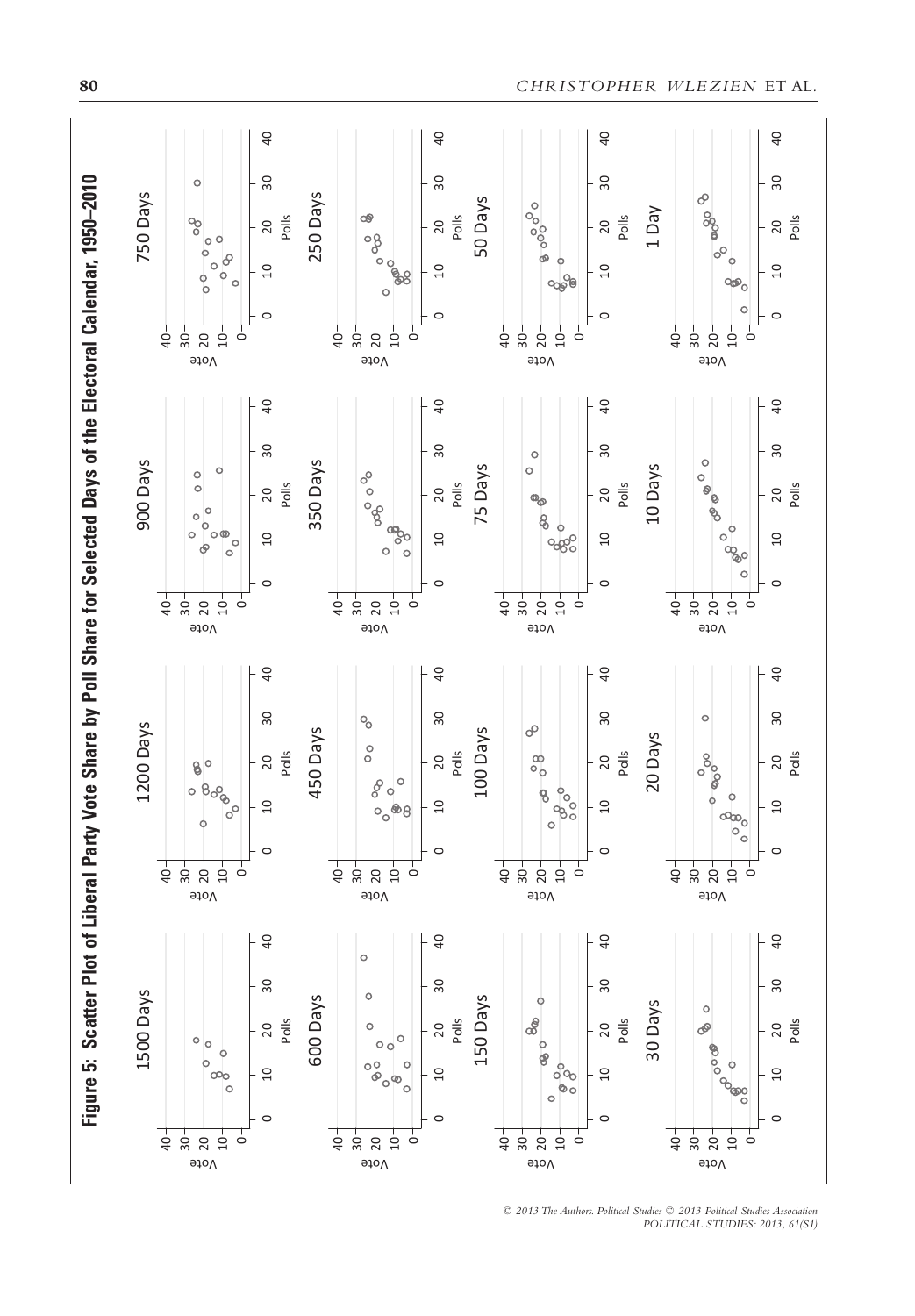

# **Figure 6: Adjusted** *R***-Squared from Predicting each Party's Vote Share from its Poll Share, by Date, the Final 750 Days**

#### *Regression Coefficients*

The regression coefficients in Figures 7 and 8 reveal a slightly different pattern to what we saw in Figure 6. Well before election day  $-500$  or more days in advance  $-$  the slope coefficients in Figure 7 are almost constant at about 0.5 on average. As we can also see in Figure 8, the intercepts from the regressions during this period are all positive.This set of results implies an equilibrium vote share for each party towards which its support tends to gravitate.The equilibrium shares look to be fairly constant during this period.We know this because the estimated *a* and *b* coefficients do not fluctuate from 500 to 750 days before election day. In Figure 6 we can see that poll preferences during the period also do not improve the predictability of the vote, that is, the *R*-squareds do not increase.

Over the final year and a half of the cycle, the slope coefficients increase, though differently for the three parties. The growth in coefficients tells us that polls increasingly match the final vote for all parties. Even at the end of the cycle, however, there is an identity relationship – that is, a one-to-one match – between the polls and the vote only for the Liberals.With the slope coefficient less than 1.0 for the Conservative and Labour Parties, there is regression to the mean in the final pre-election polls.<sup>19</sup>When the party's poll share is above the equilibrium value, the party tends to underperform the polls on election day; when the poll share is below that value, the party tends to do better than the polls suggest.<sup>20</sup>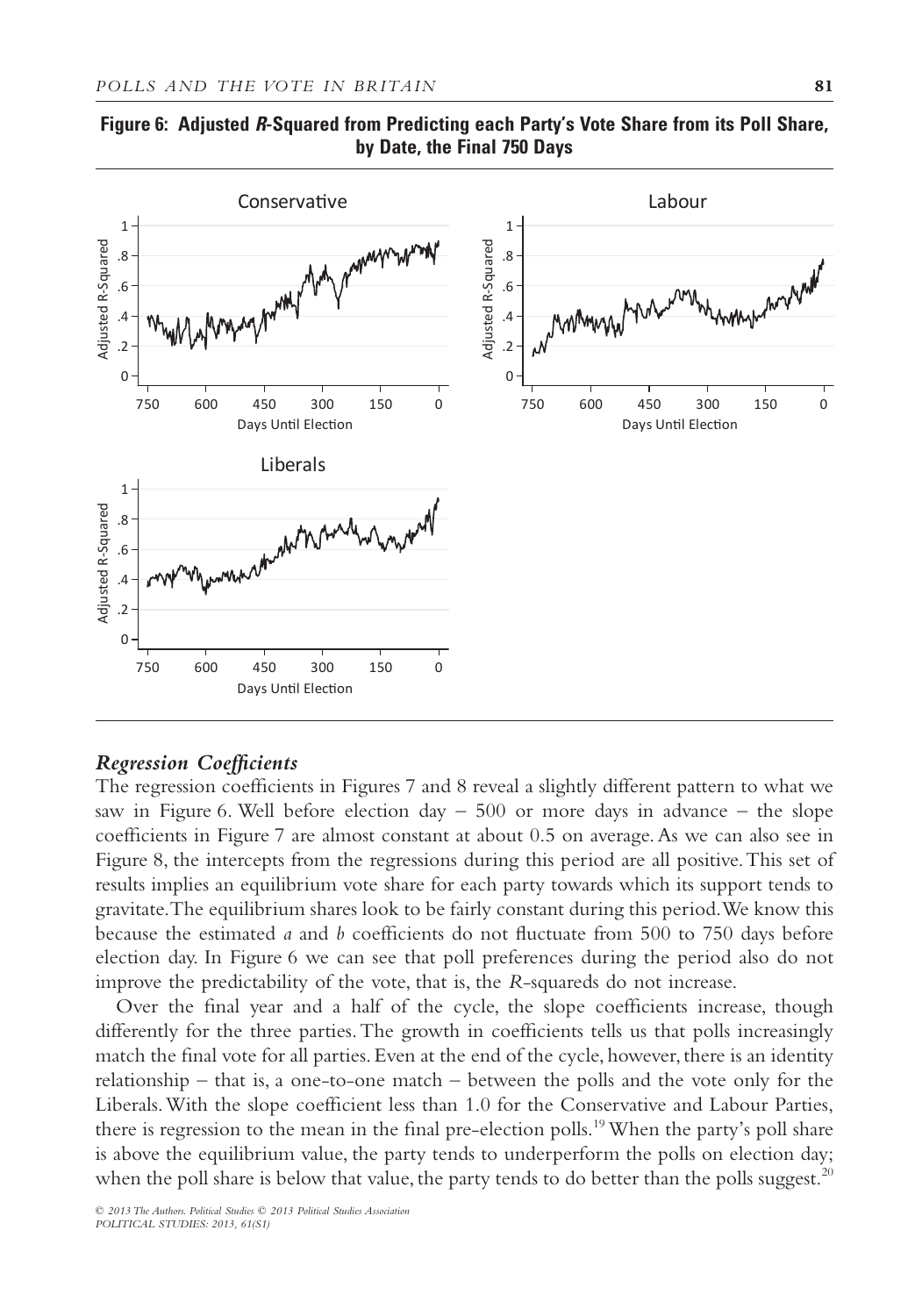



This may provide evidence of a systematic 'shy voter' effect whereby some supporters of the less popular of the two big parties claim to be undecided, or supporting another party, in polls but then swing behind the unpopular party on election day. Such a hypothesis was popular after the surprisingly strong performance of the Conservatives in 1992, and some evidence for it can be seen in subsequent elections.Election eve polls consistently overstated Labour's support during the period from 1997 to 2005 when the party led the Conservatives, but in 2010, when Labour trailed in the polls, all of the election eve polls underestimated Labour support (Kavanagh and Cowley, 2010, p. 252).<sup>21</sup> There are other possible explanations for the patterns in Figures 7 and 8. For example, it may be that undecided voters split towards the underdog(s) later in the cycle.There are also more prosaic methodological explanations.<sup>22</sup>

In sum, our analyses of the polls and the vote in Britain reveal a number of things. First, we learn that polls from early in the election cycle contain a lot of information about the election day vote. Indeed, polls from one year in advance account for, on average, half of the variance in results across the seventeen elections between 1950 and 2010. Second, we also learn that polls become more informative as we approach the election. Party preferences are, in fact, largely formed by the time the official campaign begins. Preferences do still change during the campaign and these changes can impact the actual vote, however.Third,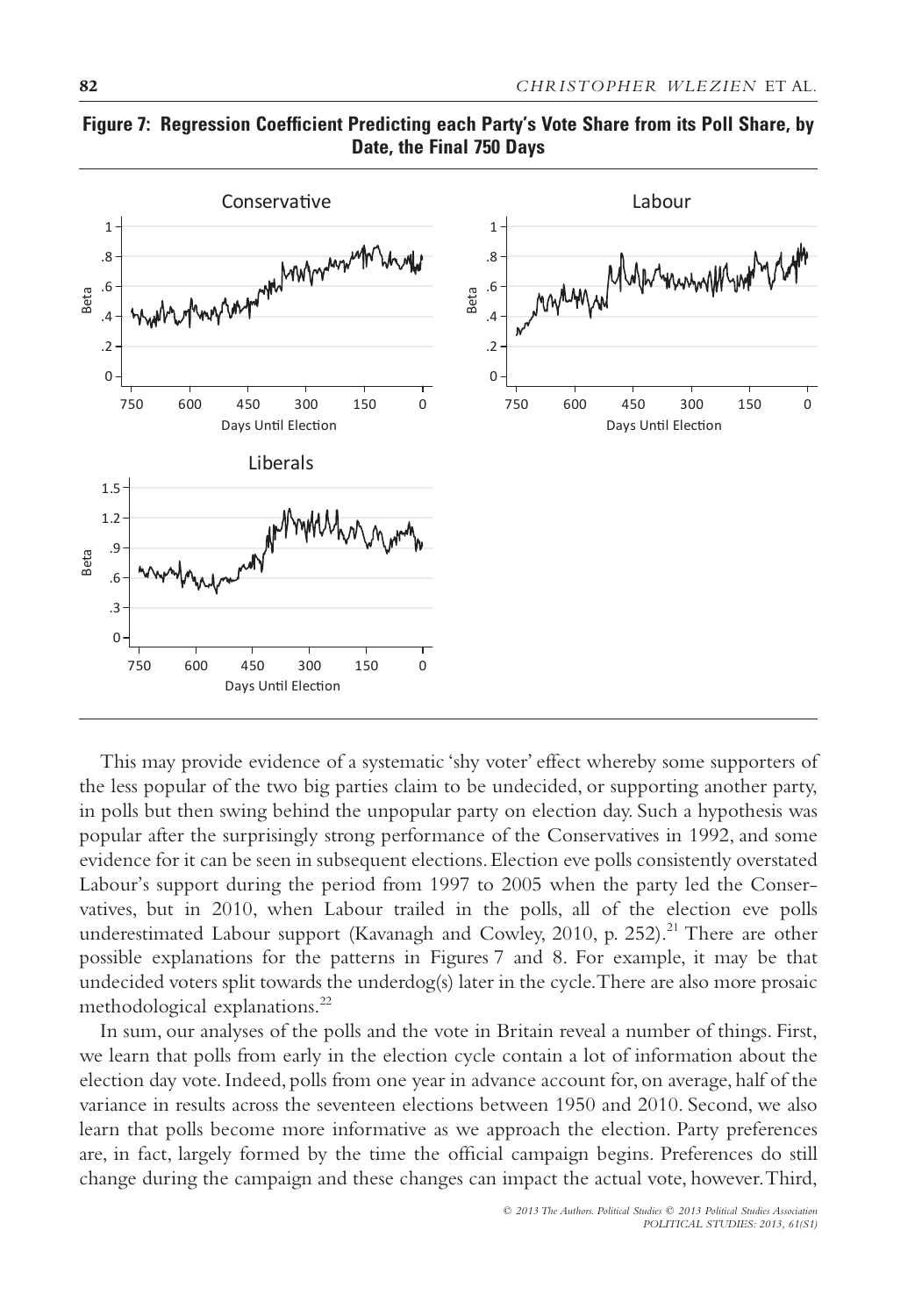

# **Figure 8: Intercept Predicting each Party's Vote Share from its Poll Share, by Date, the Final 750 Days**

we see that the pattern differs across parties during the year leading up to the election. Conservative Party preferences tend to evolve fairly consistently over the period whereas Labour and Liberal preferences come into focus late in the cycle, over the final three to four months.The results fit with our expectations in Hypothesis 1 but the differences between parties are not those we anticipated in our motivation for Hypothesis 2 – during the official campaign, we do not see a more dramatic increase in the informativeness of polls for the Liberals than *both* of the major parties.

## **Comparing Britain and the US**

Earlier in the article, we hypothesised that the relationship between the polls and the vote will differ across different political systems. Specifically, we posited that preferences in the British parliamentary system will come into focus more quickly by comparison with those in presidential systems.<sup>23</sup> To begin to address this possibility, we compare patterns in Britain with those for presidential and congressional elections in the US. For this comparison, Figure 9 shows the mean adjusted *R*-squared for the three main British political parties from Figure 6.It also shows the adjusted *R*-squareds predicting the national presidential and congressional vote from national polls in elections since 1948 – specifically, we predict the Democratic share of the two-party vote from its two-party poll share.The presidential 'trial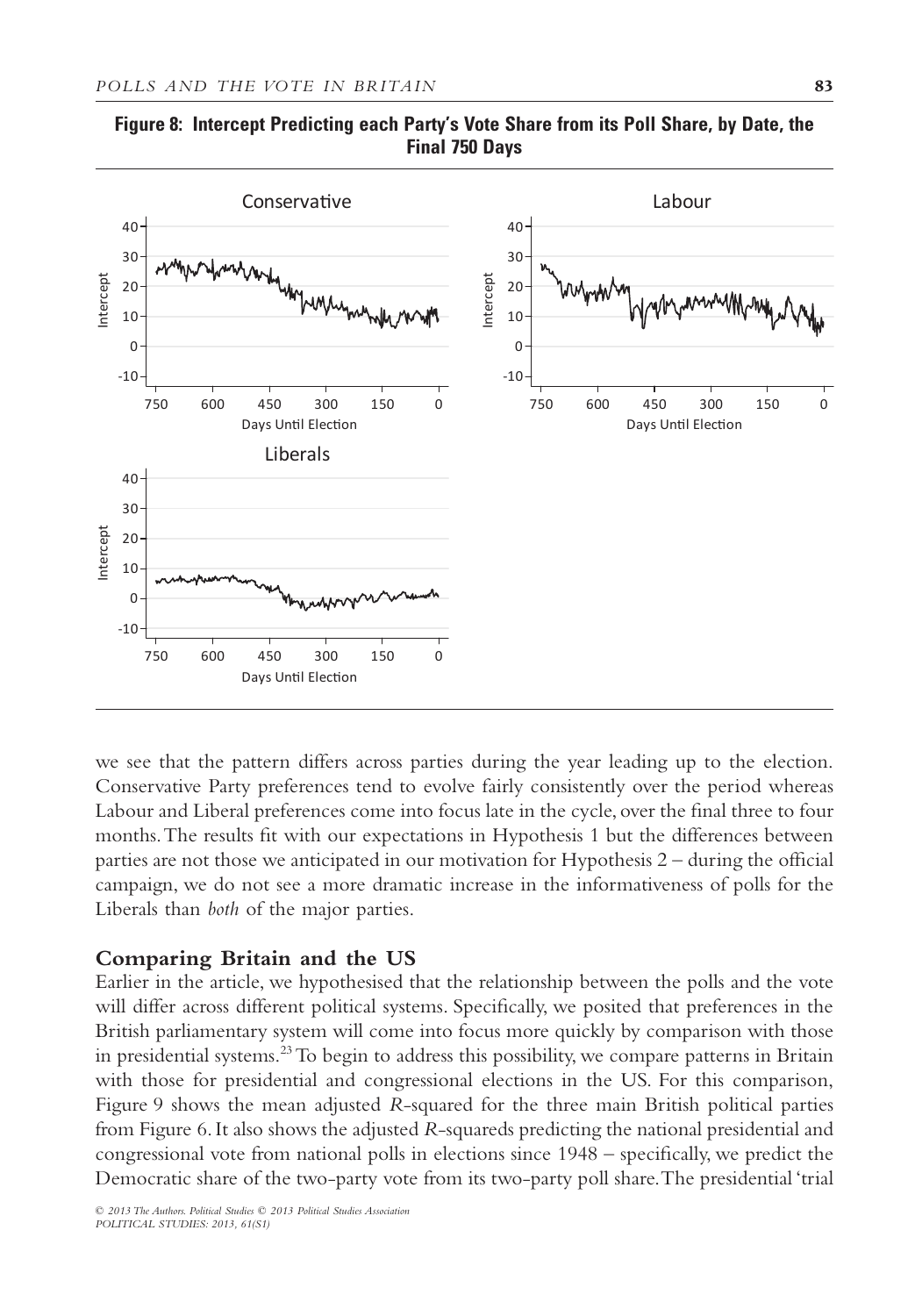

**Figure 9: The Predictability of Elections from Polls: Britain and the US Compared**

heat' vote question asks survey respondents which candidate they would vote for if the election were held today.<sup>24</sup> The congressional vote question asks which party's candidate for Congress in their district they would vote for, which is often referred to as the 'generic' ballot.25We only report numbers going as far back before an election as is reasonable given the availability of polls – 450 days in advance for congressional elections and 300 days back for presidential elections.<sup>26</sup>

In Figure 9 it is clear that at the end of the election cycle, specifically the last 90 days, polls predict the presidential vote better than the British parliamentary vote, but further away from the election their performance drops sharply. Indeed, at the beginning of the election year, presidential polls contain almost no information about the election day vote. As we hypothesised (H3), parliamentary polls provide more information about election outcomes early in the cycle and this difference disappears (quickly) once both presidential candidates are known.The figure also supports our hypothesis that polls in centralised, parliamentary systems such as Great Britain will be substantially more informative than legislative polls in more candidate-oriented presidential systems such as the US: British polls are substantially more informative than congressional polls. We cannot be sure of the precise mechanism, but factors such as the greater role played by incumbency or candidate quality in the more localised US elections and the role that assessments of national parties and their leaders play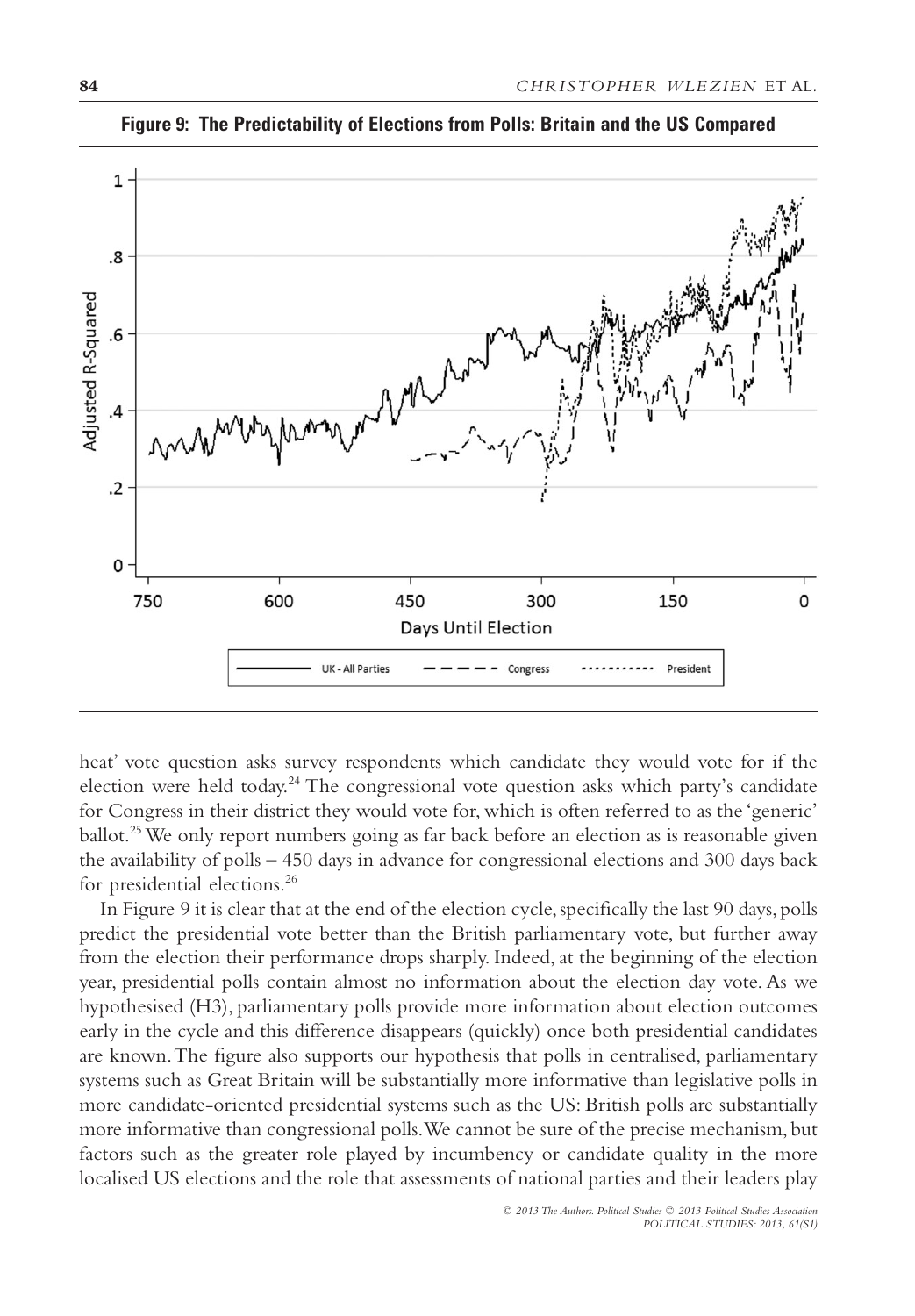in structuring public opinion in the more centralised Westminster elections may help explain the difference.

## **Discussion and Conclusion**

Our examination of polls and the vote in Britain reveals a substantial pattern that comports with our conjectures. To begin with, we confirmed our expectation that a significant amount of information about parties' prospects in Britain's parliamentary system is contained in polls conducted even a year or more before election day.We also confirmed party differences in the evolution of electoral preferences over the course of the election cycle. We find that Conservative electoral performance starts to come into focus earlier, and this increases continuously from eighteen months out. By contrast, the Labour and Liberal vote only begins to sharpen in the polls around five months before election day, and even then expressed preferences are less informative than for the Conservatives. Further substantive work is needed to understand the reasons for these patterns and explore explanations for the other differences we observe across parties.There are other questions as well. It might be that preferences evolve differently for governing and opposition parties – such as those suggested by theories of retrospective voting (Fiorina, 1981).

The comparison of Britain and the US confirmed our expectation that British polls are much more informative at early stages of the electoral cycle than American polling: in congressional races this holds throughout the cycle and in presidential elections it is true until the last months of the cycle, when both presidential candidates are known. The nationalised, party-centred campaigns and stable party leadership found in Britain are reflected in more stable preferences, which reveal an underlying structure to vote intention polls very early in the electoral cycle.

British electoral preferences are not perfectly stable, however. They change over the course of a cycle and a substantial portion of these changes lasts to impact the outcome. The evolution begins about one and a half years before election day, well in advance of the formal election campaign.It continues up to election day.We cannot pinpoint what actually drives this evolution.What we can say is that something happens over this eighteen-month 'long campaign' to crystallise preferences gradually.

Our investigation also points towards questions for future research in wider comparative context. Of obvious importance is whether the differences we identify between the US and Britain are generalisable across other presidential and parliamentary countries.We also want to assess the differences within these government types.The usual suspects are electoral and party systems, but other aspects of context, such as federalism, might also matter (see Wlezien, 2010). This requires additional theorising and analysis. For now, the contrast between Britain and the US is strongly suggestive of substantive differences in the evolution of electoral preferences across political systems.

## **Appendix**

The data used for this article consist of 3,293 opinion polls conducted in Britain between 1945 and 2010 by eighteen different polling houses:Gallup,National Opinion Polls (NOP), Business Decisions, Opinion Research Centre (ORC), Research Services Ltd (RSL), ASL, Market & Opinion Research International (MORI)/Ipsos-MORI, Marplan/ICM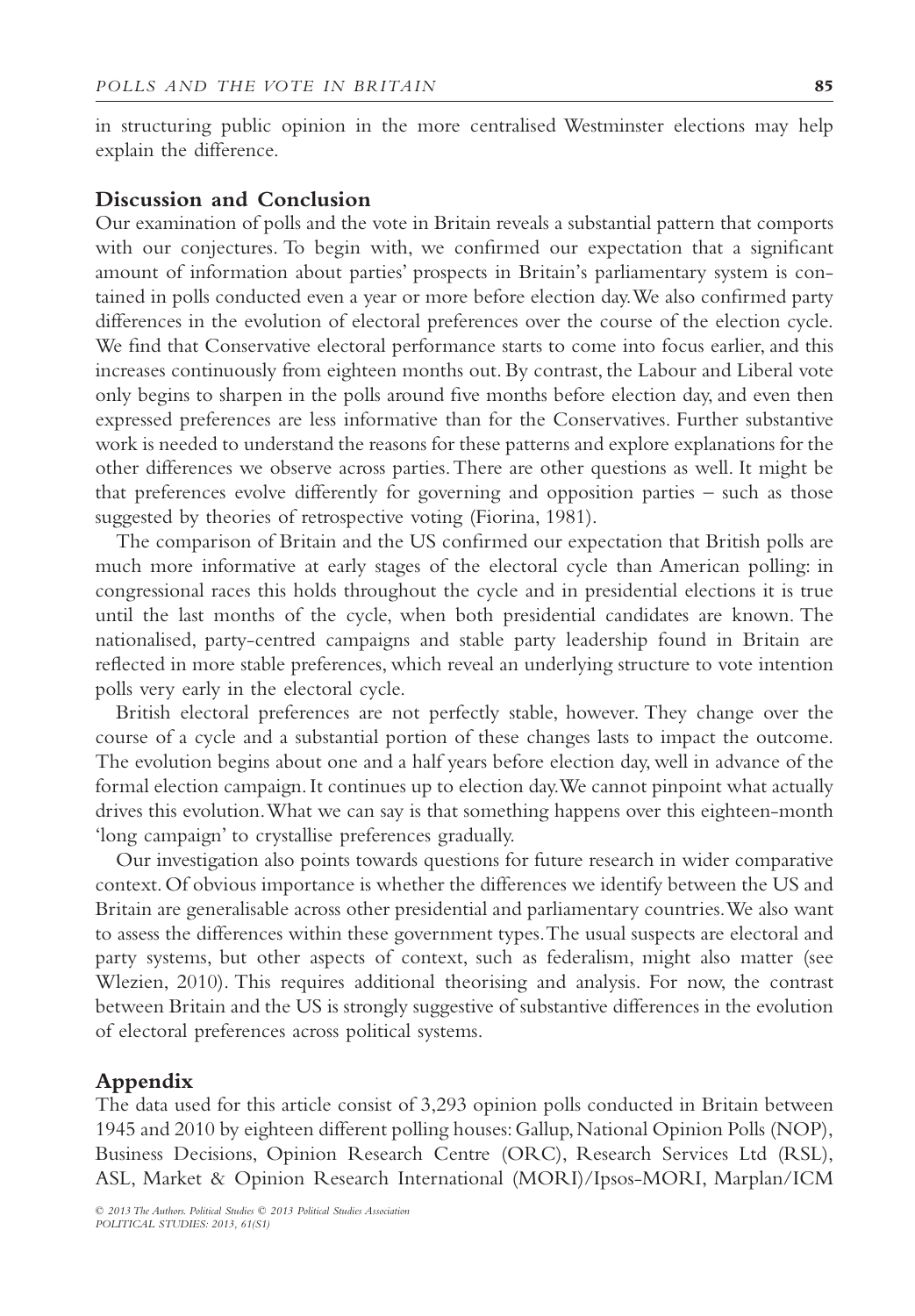Research Ltd, Harris, Harris Interactive, Communicate Research (ComRes), Populus, Rasmussen,YouGov, BPIX, Nielsen Media Research (NMR), Angus Reid and Opinium. These data were compiled from a large number of sources, with further cross-checks and triangulation in the case of inconsistencies or missing data (in particular with reference to missing sample sizes). Further details of the collection of poll data are reported below.

Much of the poll data for the 1997–2001, 2001–5 and 2005–10 election cycles are compiled from Ipsos-MORI's (2010b) 'Voting intentions (Westminster) – All Companies' Polls' series which reports all polls published on GB vote intention by major pollsters and/or from the cross-tabs published online by polling houses. For the election cycles prior to 1997 poll data were compiled from, and cross-checked against, a number of different data series.

- *Gallup*: data on 811 polls conducted by the Gallup Organisation between 1950 and 2000 were compiled from the original *Gallup Political and Economic Index* and from King and Wybrow's (2001) *British Political Opinion 1937–2000*, and supplemented with poll data provided by Michael Thrasher. Additional data were also compiled from National Opinion Polls' *Political Bulletin* and its *Political, Social, Economic Review*. Further crosschecks were made against the fieldwork dates of reports in the *Roper Centre for Public Opinion Research*. Gallup ceased political polling in Britain in 2001.
- *National Opinion Polls*: data on 530 polls conducted by National Opinion Polls (NOP) between 1959 and 2005 were compiled from data provided by Nick Moon and Michael Thrasher and from NOP's *Political Bulletin* and *Political, Social, Economic Review*, in addition to data from the annual 'Reference Section' of the *British Elections and Parties Yearbook* (formerly the *British Elections & Parties Review*).
- *Marplan*/ICM Research Ltd: data on 510 polls conducted by Marplan/ICM Research Ltd were compiled from ICM's (2010) 'GuardianVoting Series', published online, and from data provided by Michael Thrasher.
- *Market & Opinion Research International/Ipsos-MORI* (from 2005): data on 673 polls conducted by MORI (now Ipsos-MORI) between 1976 and 2010 are compiled from Ipsos-MORI's (2010a) *Voting Intention in Great Britain*, published online.
- Harris: data on 141 polls conducted by Lou Harris & Associates were compiled from data provided by MichaelThrasher.Note that Harris Interactive is treated as a distinct polling house.

Where possible, poll data were cross-checked and triangulated against other available sources, in particular the annual 'Reference Section' of the *British Elections and Parties Yearbook* (formerly the *British Elections & Parties Review*), over the period between 1987 and 2005 by David Denver, David Broughton, Justin Fisher, Colin Rallings, Michael Thrasher, Phil Cowley, Andrew Russell and others. We still lack historic poll data from the 1950s, 1960s and 1970s for Opinion Research Centre (ORC), Lou Harris and Business Decisions (pollster for *The Observer* in the 1970s), Research Services Limited (RSL) and for ASL during the 1990s, while exact fieldwork dates are often not available for some NOP polls from the 1950s, 1960s and 1970s. Tracking down these data would be desirable, but at present it is unclear whether records still exist other than in newspaper reports – in particular of fieldwork dates and sample sizes.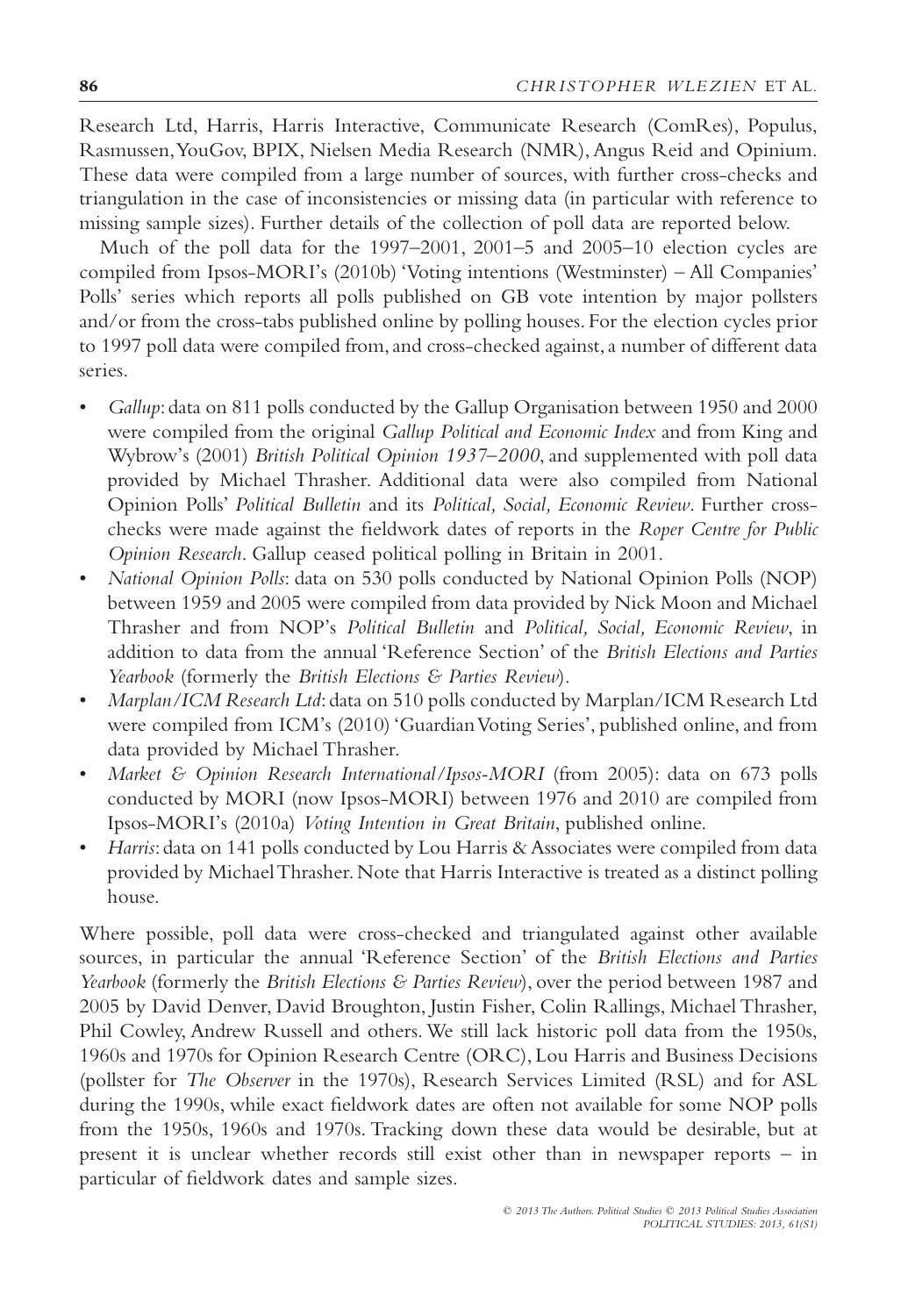| <b>Polling house</b> |                                        | Polls |  |
|----------------------|----------------------------------------|-------|--|
| 1                    | Gallup                                 | 811   |  |
| 2                    | National Opinion Polls (NOP)           | 530   |  |
| 3                    | MORI/Ipsos-MORI                        | 673   |  |
| 4                    | Marplan/ICM Research Ltd               | 510   |  |
| 5                    | Harris                                 | 141   |  |
| 6                    | Harris Interactive                     | 16    |  |
| 7                    | Communicate Research (ComRes)          | 87    |  |
| 8                    | Populus                                | 94    |  |
| 9                    | Rasmussen                              | 3     |  |
| 10                   | YouGov                                 | 279   |  |
| 11                   | <b>BPIX</b>                            | 33    |  |
| 12                   | Nielsen Media Research (NMR)           | 10    |  |
| 13                   | Angus Reid                             | 20    |  |
| 14                   | <b>Opinium</b>                         | 10    |  |
| 15                   | <b>Business Decisions</b>              | 4     |  |
| 16                   | <b>Opinion Research Centre (ORC)</b>   | 8     |  |
| 17                   | <b>Research Services Limited (RSL)</b> | 4     |  |
| 18                   | ASL                                    | 59    |  |
|                      |                                        | 3,293 |  |

## **Table A1: Number of Polls by Polling House, 1950–2010**

# *Poll Questions*

- Gallup: 'If there were a general election tomorrow, which party would you support?', 'Which party are you most inclined to vote for?'
- NOP:'If you do vote in the next general election, which party will you vote for?'
- Ipsos-MORI:'How would you vote if there were a General Election tomorrow?'
- ICM Research Ltd: 'If there were a general election tomorrow which party do you think you would vote for?'
- Harris Interactive: If the general election were held tomorrow for which party do you intend to vote?'
- Communicate Research (ComRes):'If there were a general election tomorrow, would you vote Conservative, Labour, Liberal Democrat or some other party?'
- Populus:'If the general election was tomorrow, which party would you vote for?'
- YouGov:'If there were a general election tomorrow, which party would you vote for?'
- Angus Reid: 'If a General Election were held tomorrow, which one of the following parties would you be most likely to support in your constituency? – 'Decided Voters with Leaners' (March 2010), 'In the General Election that will take place on 6 May, which one of the following parties are you most likely to support in your constituency?' (April 2010).
- Opinium:'If there were a general election tomorrow, for which party would you vote?'

(*Accepted*: 30 July 2012)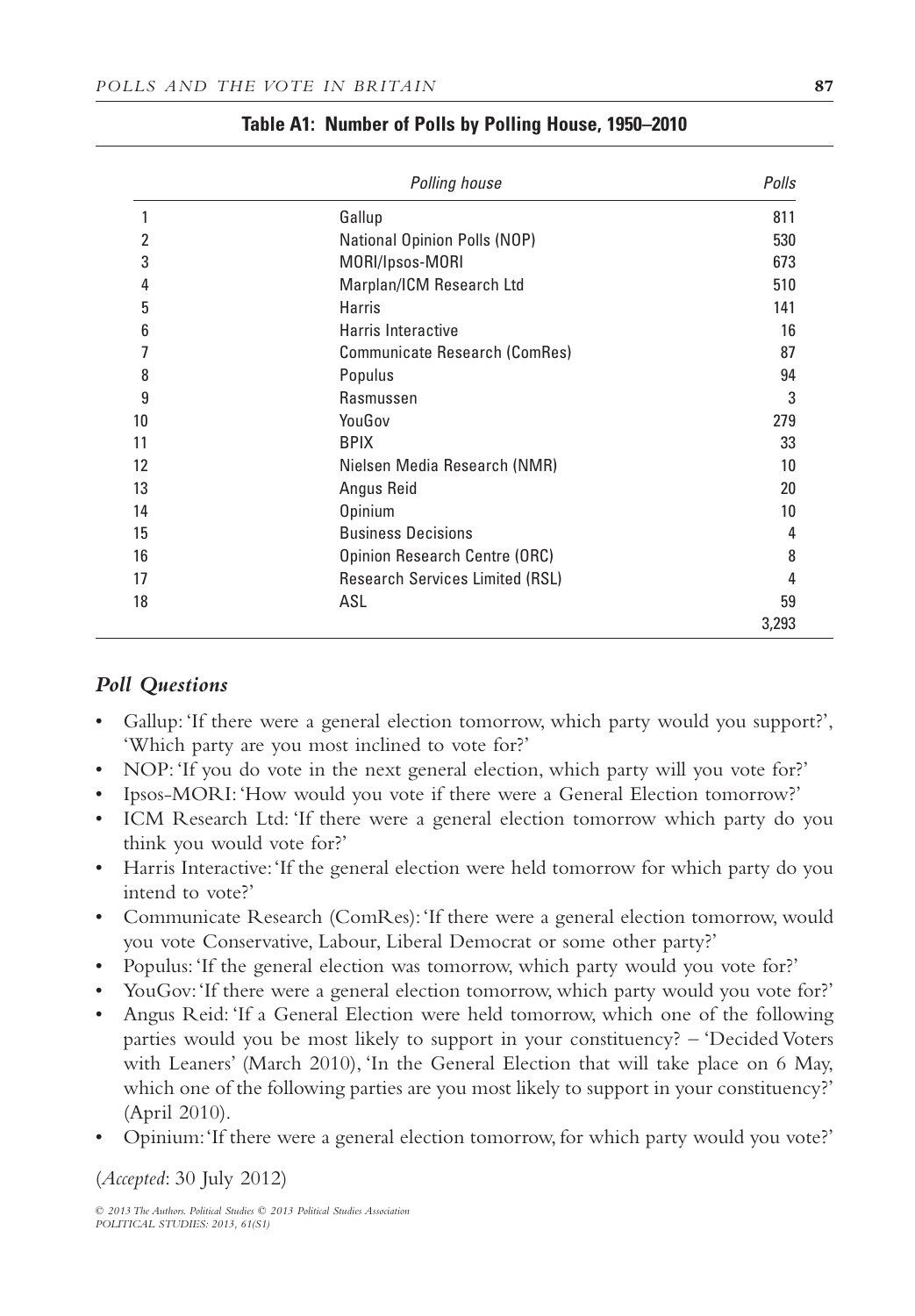#### **About the Authors**

**Christopher Wlezien** is Professor of Political Science at Temple University. He has published widely in the areas of elections, public opinion and public policy, and his books include *Degrees of Democracy* (2010), *Who Gets Represented?* (2010), and *TheTimeline of Presidential Elections* (2012). He was founding editor of the *Journal of Elections, Public Opinion and Parties* and is co-editor of'Poll-Reviews'for *Public Opinion Quarterly*.ChristopherWlezien,Department of Political Science,Temple University, Philadephia, PA 19122-6089, USA; email: *wlezien@temple.edu*

Will Jennings is Senior Lecturer in Politics at the University of Southampton. He specialises in the quantitative analysis of politics, policy and society (in particular in the application of time-series methods) as well as in the field of executive politics and the governance of risk in mega-projects. Will Jennings, Department of Politics and International Relations, School of Social Sciences, University of Southampton, Southampton SO17 1BJ, UK; email: *W.J.Jennings@soton.ac.uk*

**Stephen Fisher** is the University Lecturer in Political Sociology at the University of Oxford,and the Fellow andTutor in Politics atTrinity College. He is the author of various articles on elections, voting, opinion polls and social attitudes. Stephen Fisher,Trinity College, University of Oxford, Oxford OX1 3BH, UK; email: *stephen.fisher@trinity.ox.ac.uk*

**Robert Ford** is Lecturer in Politics at the University of Manchester. His research covers public opinion, race and racial attitudes, radical right political parties and voting analysis. He has published in many international journals including *Electoral Studies*, the *European Journal of Political Research* and the *British Journal of Sociology*. He is currently working on a forthcoming book on the radical right in Britain, co-authored with Matthew Goodwin (University of Nottingham). Robert Ford, Department of Politics, Arthur Lewis Building, University of Manchester, Manchester M13 9PL, UK; email: *rob.ford@manchester.ac.uk*

**Mark Pickup** is an Assistant Professor in the Department of Political Science at Simon Fraser University. He is a specialist in comparative politics, with a particular interest in public opinion and democratic representation. His research focuses on political information, public opinion, the media, election campaigns and electoral institutions. Mark also has methodological interests in the analysis of longitudinal data. He teaches introductory and advanced time-series courses at the ICPSR summer programme. His work has appeared in several venues, including the *Journal of Politics*, the *Journal of Conflict Resolution*, *Electoral Studies*, the *Canadian Journal of Political Science* and the *British Journal of Political Science*. Mark Pickup, Department of Political Science, Simon Fraser University, 8888 University Drive, Burnaby BC V5A 1S6, Canada; email: *mark.pickup@gmail.com*

## **Notes**

An earlier version of this article was presented at the Annual Meeting of the Elections, Public Opinion and Parties (EPOP) subgroup of the Political Studies Association, University of Essex, Colchester, 10–12 September 2010. We thank Michael Thrasher, David Cowling, Nick Moon and Mark Pack for their help with various poll data.

- 1 It is important to note that the late crystallisation of support for the Liberals would, by construction, have implications for the crystallisation of support for another party, or parties (including 'others'), since late shifts in support must come from (or go) somewhere.Technically voters do not have to shift support from party to party, they also can shift from 'don't know' or 'won't say' to a party or *vice versa*.
- 2 We only include polls where the exact fieldwork dates are known (this leads to exclusion of NOP polls from the period between 1959 and 1964 where only the month of fieldwork is known). 'Liberal' polls refer to the Liberal Party prior to 1981, to the aggregated vote intention for the SDP and Liberal Party for the period between 1981 and 1990, which formed a formal electoral pact, the 'SDP–Liberal Alliance' between 1981 and 1988, and to Liberal Democrat support after 1990.
- 3 Although these decision rules may seem innocuous enough, they have been shown to affect the tally, particularly in recent election years (Erikson *et al*., 2004;Wlezien and Erikson, 2001). For example, likely voter samples sometimes distort the reported vote prior to election day by exaggerating short-term trends in who is sufficiently 'likely' to vote. Still, we usually have little choice but to rely on results from voter samples used for the headline figures as these are the only figures we can reliably obtain for most historical polling time series.
- 4 For surveys in the field for an even number of days, the fractional midpoint is rounded up to the following day.
- 5 It is important to note that polls on successive days are not truly independent.Although they do not share the same respondents, they do share overlapping *polling periods*. Thus polls on neighbouring days will capture a lot of the same things, which is of consequence for an analysis of dynamics.
- 6 Previous work in different countries (Erikson and Wlezien, 1999; Fisher *et al*., 2011; Jackman, 2005; Pickup and Johnston, 2007) has demonstrated that within a given electoral cycle, the polls from a given polling house may contain a constant error – a house effect. In order to evaluate the relationship between true public opinion and the electoral outcome, it may be desirable to correct polls for these house effects. Unfortunately, the sparseness of data on polls in the early electoral cycles makes the estimation of these house effects problematic. Since we are unable to produce adjustments for every cycle, we choose not to adjust the polls in any cycle. However, the literature cited above shows that house effects are small compared with industry bias, which itself has varied dramatically between elections in the UK.
- 7 There are no polls during the last 30 days for the 1950 and 1951 elections.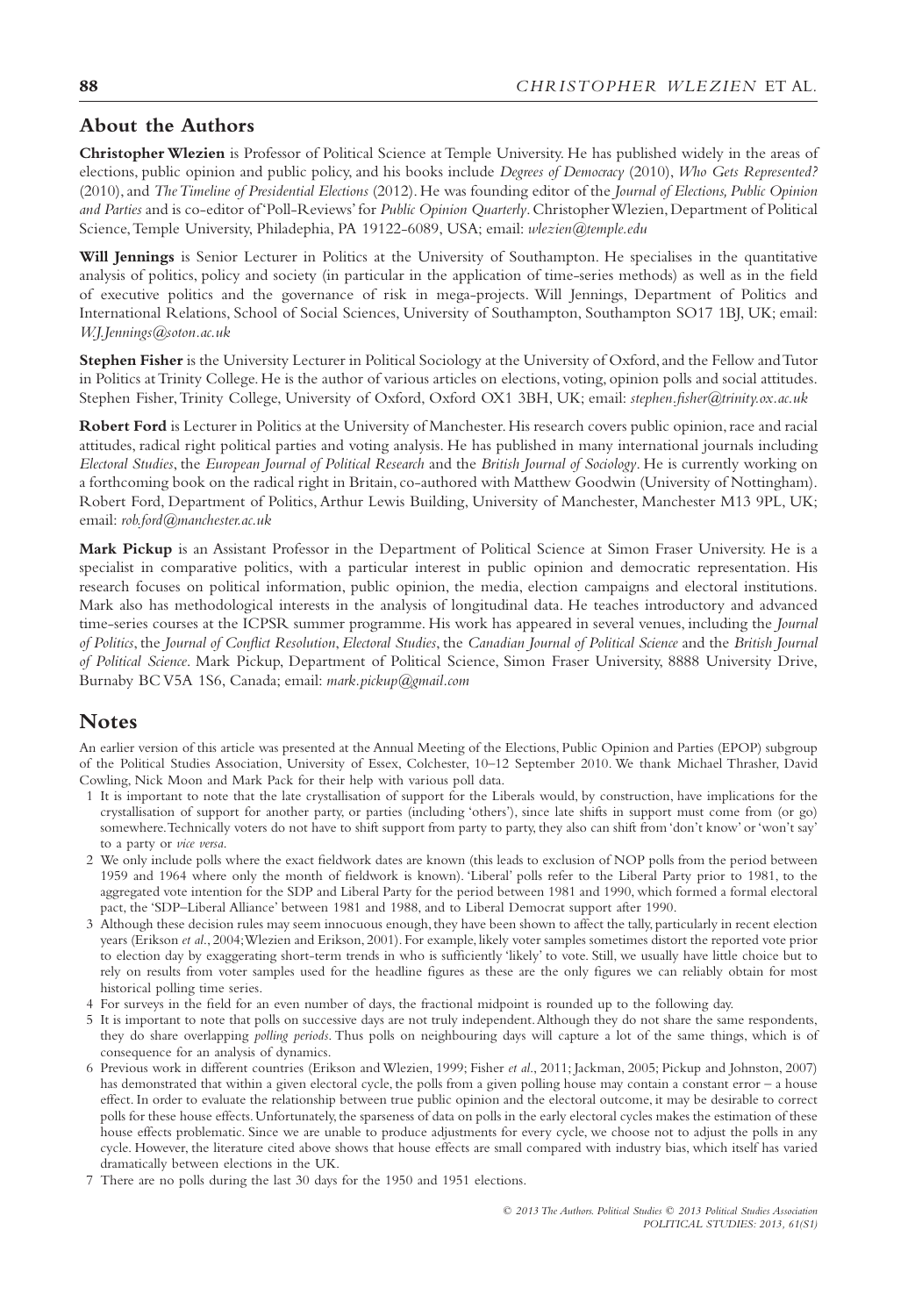- 8 These estimates are inflated somewhat (1–2 percentage points) by sampling error, and there are other sources of error as well (see Converse and Traugott, 1986; Crespi, 1988; Lau, 1994; Perry, 1979).
- 9 In time series, this is referred to as a 'stationary' process technically, the process has a constant mean, variance and autocorrelation structure over time.
- 10 In time-series language, this is known as an 'integrated' or unit-root process, or more colloquially as a 'random walk'.
- 11 This moving equilibrium could be the consequence of a 'combined' process (Wlezien, 2000).

∧

- 12 A linear or quadratic trend term(s) could be added to this equation to tap underlying trends in support.Note that while we propose modelling preferences separately for each election cycle, the resulting patterns across elections could be indistinguishable. For instance, as noted above, it might be that there is a constant long-term equilibrium level of support for each party towards which preferences gravitate in every election year. See also Erikson and Wlezien, 2012.
- 13 Specifically, given poll readings on days  $t x$  and  $t + y$ , the estimate for a particular day *t* is generated using the following formula:

$$
V_t = [ \gamma * V_{t-x} + x * V_{t+y} ] / (x + y).
$$

For days after the last poll before an election, we assume the numbers from the last pre-election poll.This has some consequence for the accuracy of poll predictions very close to the election, as we have to carry forward polls from well before the end of the cycle in some years, as we will see. Because the frequency of polling increases as election time approaches, the number of interpolated values is greatest at the beginning of each election cycle.This has the effect of reducing the variance when polls are sporadic, but does not affect the general level and trajectory of the estimated timeline regressions. If non-interpolated data were to be used, the results would be noisier and there would be a number of days in the electoral cycle on which values were not available. Further, it would increase the reliance of the estimates on single election cycles, whereas our interest is in the general pattern.

- 14 The degree of increase depends on the sizes of the coefficients and the variance of the shocks. For example, if *b* is low and the variance of the shocks is high, the *R*-squared will spike just before election day; if *b* is low and the variance of shocks is low, the increase would be more gradual. Now, if *b* is high and the variance of shocks is high, the *R*-squared will tend to be high but below 1.0 throughout and would increase discernibly leading up to election day; if *b* is high and the variance of shocks is low, the increase at the end would be less pronounced.
- 15 Data on the party share of the Great Britain vote at UK general elections are compiled from Rallings and Thrasher (2007; 2010).
- 16 Fourteen of the seventeen election cycles are 750 days in length or more. For three other election cycles, the start date is less than this duration – reaching 608 days for the 1950 to 1951 cycle, 531 days for the 1964 to 1966 cycle and just 223 days for the period between the February and October elections of 1974.
- 17 The patterns do not change substantially when we vary *t* according to the number of days since the previous election rather than the number of days before the current election.
- 18 The over-time correlation between the daily explained variances for the Liberals and Labour (from Figure 6) is a substantial 0.90. By contrast, the corresponding correlation is 0.49 for the Liberals and the Conservatives and 0.31 for Labour and the Conservatives.
- 19 This holds whether or not the party is in power, based on separate analyses.
- 20 This is not to say that the equilibrium values of party support are constant, either across election years or within election years over time. Indeed, the pattern of coefficients and *R*-squareds reveals that they change over time.
- 21 Since even polls very close to election day are sometimes systematically out of line with the actual results in different directions on different occasions (e.g. for Labour in 1992 and for the Liberal Democrats in 2010), we have replicated our analyses substituting the final polls for the actual result.While the *R*-squareds improve and the coefficients are larger, particularly closer to the election, the substantive conclusions about the evolution of preferences over the course of the long campaign are very similar to those from our main results.
- 22 The coefficients for the days just before elections are deceptive because we do not have clear readings of voter preferences during this period, in some years none at all during the official campaign period – see Table 3. Even those polls that are available at the end of the cycle span a range of days and thus may not capture very late movement. Still, there is another good reason for sub-1.00 coefficients even at the end of the campaign: as we have seen, polls have measurement error, so that the coefficients are biased downward in proportion to the share of the variance due to error.
- 23 As noted above, there is reason to expect the electoral system to matter as well.
- 24 The 'trial heat' question takes the general form,'Suppose the presidential election were held today. If <Barack Obama> were the Democratic Party's candidate and <Mitt Romney> were the Republican Party's candidate, who would you vote for?', though there is some variation in question wording over the years.The data used in our analyses consist of 1,971 separate polls over the fifteen elections between 1952 and 2008. For more details, see Erikson and Wlezien, 2012.
- 25 The 'generic ballot' is a survey question asked at the national level about how respondents intend to vote in their district in the upcoming congressional elections, with the traditional Gallup wording of the question asking respondents: 'If the elections for Congress were being held today, which party's candidate would you vote for in your congressional district – the Democratic Party's candidate or the Republican Party's candidate?' The data used here are from Bafumi *et al*.(2010) and Erikson and Sigelman (1996), supplemented with data for the 2000, 2004 and 2008 elections. All told, there are 1,528 generic ballot polls for the 32 elections between 1946 and 2008.
- 26 The adjusted *R*-squareds for presidential elections come from Erikson and Wlezien (2012). The numbers for congressional elections are based on regressions using data described in Note 25.

## **References**

Andersen, R., Tilley, J. and Heath, A. F. (2005) 'Political Knowledge and Enlightened Preferences: Party Choice through the Electoral Cycle', *British Journal of Political Science*, 35 (2), 285–302.

*© 2013 The Authors. Political Studies © 2013 Political Studies Association POLITICAL STUDIES: 2013, 61(S1)*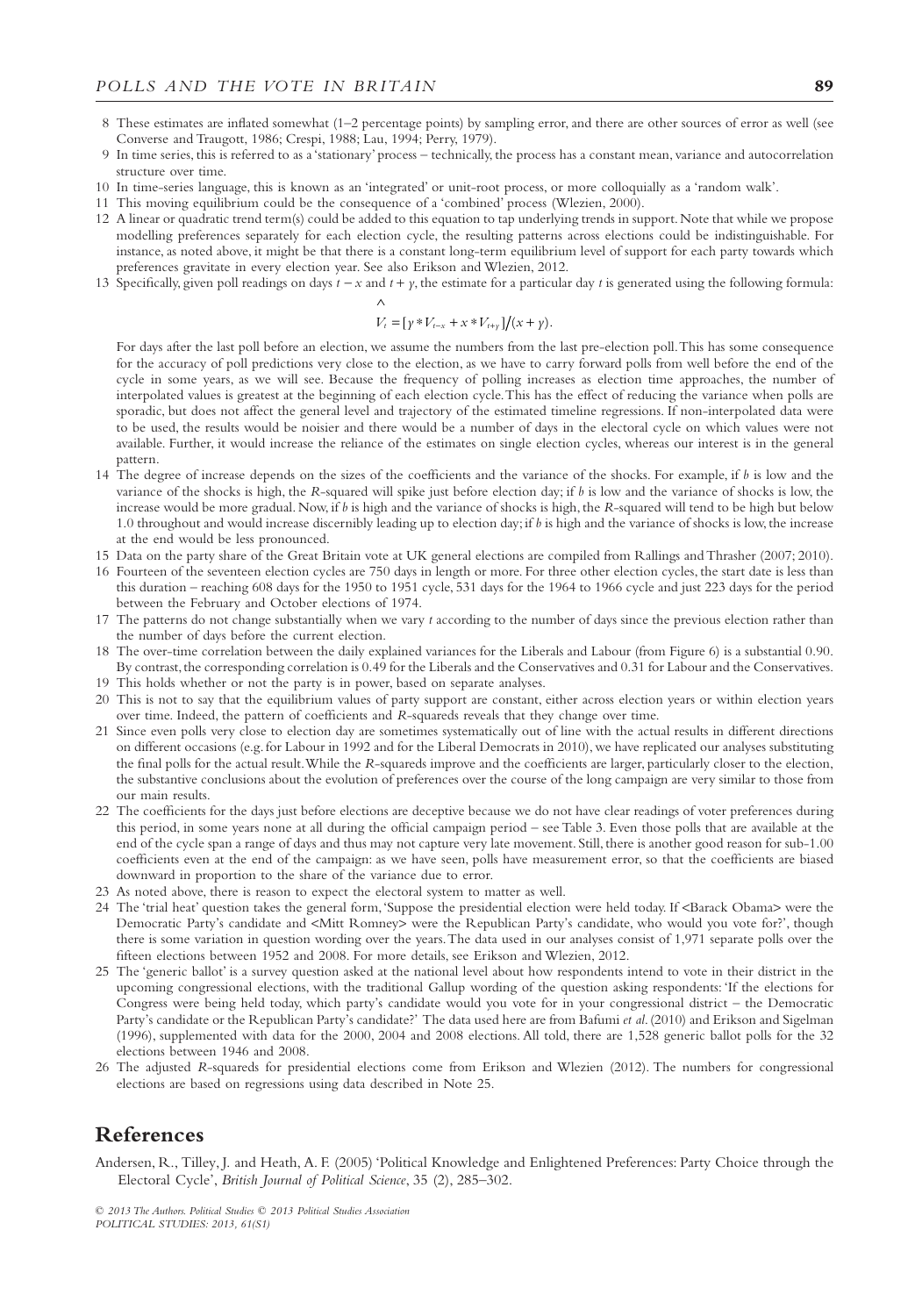- Arceneaux, K. (2005) 'Do Campaigns HelpVoters Learn? A Cross-National Analysis', *British Journal of Political Science*, 36 (1), 159–73.
- Bafumi, J., Erikson, R.S. and Wlezien, C. (2010) 'Ideological Balancing, Generic Polls and Midterm Congressional Elections', *Journal of Politics*, 72 (1), 705–19.
- Barnett,A.,Van Der Pols, J. and Dobson,A. (2005)'Regression to the Mean:What it is and How to Deal with it',*International Journal of Epidemiology*, 34 (1), 215–20.
- Campbell, J. E. (2000) *The American Campaign: US Presidential Campaigns and the National Vote*. College Station TX: Texas A&M University Press.
- Clarke, H. D., Sanders, D., Stewart, M. C. and Whiteley, P. (2004) *Political Choice in Britain*. Oxford: Oxford University Press. Converse, P. E. and Michael Traugott, W. (1986) 'Assessing the Accuracy of Polls and Surveys', *Science*, 234, 1094–99.
- Crespi, I. (1988) *Pre-election Polling: Sources of Accuracy and Error*. New York: Russell Sage Foundation.
- Dalton, R. and Wattenberg, M. (eds) (2000) *Parties without Partisans: Political Change in Advanced Industrial Democracies*. Oxford: Oxford University Press.
- Erikson, R. and Sigelman, L. (1996) 'Poll-Based Forecasts of the HouseVote in Presidential ElectionYears', *American Politics Research*, 24 (4), 520–31.
- Erikson, R. and Wlezien, C. (1999) 'Presidential Polls as a Time Series:The Case of 1996', *Public Opinion Quarterly*, 63 (2), 163–77.
- Erikson, R. and Wlezien, C. (2012) *The Timeline of Presidential Elections*. Chicago IL: University of Chicago Press.
- Erikson, R., Panagopoulos, C. and Wlezien, C. (2004) 'Likely (and Unlikely) Voters and the Assessment of Campaign Dynamics', *Public Opinion Quarterly*, 68 (4), 588–601.
- Fieldhouse, E. and Cutts, D. (2009) 'The Effectiveness of Local Party Campaigns in 2005: Combining Evidence from Campaign Spending and Agent Survey Data', *British Journal of Political Science*, 39 (2), 367–88.
- Finkel,S.F. (1993)'Reexamining the"Minimal Effects"Model in Recent Presidential Elections',*Journal of Politics*,55 (1),1–21.
- Fiorina, M. P. (1981) *Retrospective Voting in American National Elections*. New Haven CT: Yale University Press.
- Fisher, S. D., Ford, R., Jennings, W., Pickup, M. and Wlezien, C. (2011) 'From Polls to Votes to Seats: Forecasting the 2010 British Election', *Electoral Studies*, 30 (2), 250–7.
- Gelman, A. and King, G. (1993) 'Why are American Presidential Campaign Polls so Variable When Votes are so Predictable?', *British of Political Science*, 23 (4), 409–51.
- Hillygus, D. S. (2010) 'Campaign Effects on Vote Choice', in J. E. Leighley (ed.), *Oxford Handbook of American Elections and Political Behavior*. Oxford: Oxford University Press, pp. 326–45.
- Hillygus, D. S. and Shields, T. G. (2008) *The Persuadable Voter:Wedge Issues in Presidential Campaigns*. Princeton NJ: Princeton University Press.
- Holbrook, T. (1996) *Do Campaigns Matter?* Thousand Oaks CA: Sage.
- ICM (2010) *The GuardianVoting Series:Vote Intention*.Available from:http://www.icmresearch.com [Accessed 9 January 2013].
- Ipsos-MORI (2010a) *Voting Intention in Great Britain*.Available from: http://www.ipsos-mori.com [Accessed 9 January 2013].
- Ipsos-MORI (2010b). *Voting intentions (Westminster): All Companies' Polls*. Available from: http://www.ipsos-mori.com [Accessed 9 January 2013].
- Jackman, S. (2005) 'Pooling the Polls over an Election Campaign', *Australian Journal of Political Science*, 40 (4), 499–516.
- Jowell,R.,Hedges,B.,Lynn,P.,Farrant,G. and Heath,A. (1993)'Review: The 1992 British Election:The Failure of the Polls', *Public Opinion Quarterly*, 57 (2), 238–63.
- Kavanagh, D. and Cowley, P. (2010) *The British General Election of 2010*. London: Palgrave Macmillan.
- King, A. and Wybrow, R. (2001) *British Political Opinion 1937–2000*. London: Politico's.
- Lau, R. (1994) 'An Analysis of the Accuracy of "Trial Heat" Polls during the 1992 Presidential Election', *Public Opinion Quarterly*, 58 (1), 2–20.
- Market Research Society (1994) *The Opinion Polls and the 1992 General Election*. London: Market Research Society.
- Matthews, J. M. and Johnston, R. (2010) 'The Campaign Dynamics of Economic Voting', *Electoral Studies*, 29 (1), 13–24.
- Norris, P., Curtice, J., Sanders, D., Scammel, M. and Semetko, H.A. (1999) *On Message: Communicating the Campaign*. London: Sage.
- Perry, P. (1979) 'Certain Problems in Election Survey Methodology', *Public Opinion Quarterly*, 43 (Fall), 312–25.
- Pickup, M. and Johnston, R. (2007) 'Campaign Trial Heats as Electoral Information: Evidence from the 2004 and 2006 Canadian Elections', *Electoral Studies*, 26 (2), 460–76.
- Pickup, M., Matthews, J. S., Jennings, W., Ford, R. and Fisher, S.D. (2011) 'Why Did the Polls Overestimate Lib Dem Support? Sources of Polling Error in the 2010 British General Election', *Journal of Elections, Public Opinion and Parties*, 21 (2), 179–209.
- Rallings, C. and Thrasher, M. (2007) *British Electoral Facts, 1832–2006*, seventh edition. Aldershot: Ashgate.
- Rallings, C. and Thrasher, M. (2010) *Election 2010:The Official Results*. London: Biteback publishing.
- Schmitt, H. (2002) 'Partisanship in Western Europe and the US: Causes and Consequences'. Paper presented at the Annual Meeting of the American Political Science Association, Boston, August 28–September 1.
- Shaw, D. R. (1999) 'A Study of Presidential Campaign Event Effects from 1952 to 1992', *Journal of Politics*, 61 (2), 387–422.
- Stevenson, R. and Vavreck, L. (2000) 'Does Campaign Length Matter? Testing for Cross-National Effects', *British Journal of Political Science*, 30 (2), 217–35.
- Stewart, M. C. and Clarke, H. D. (1992) 'The (Un)Importance of Party Leaders: Leader Images and Party Choice in the 1987 British Election', *Journal of Politics*, 54 (2), 447–70.